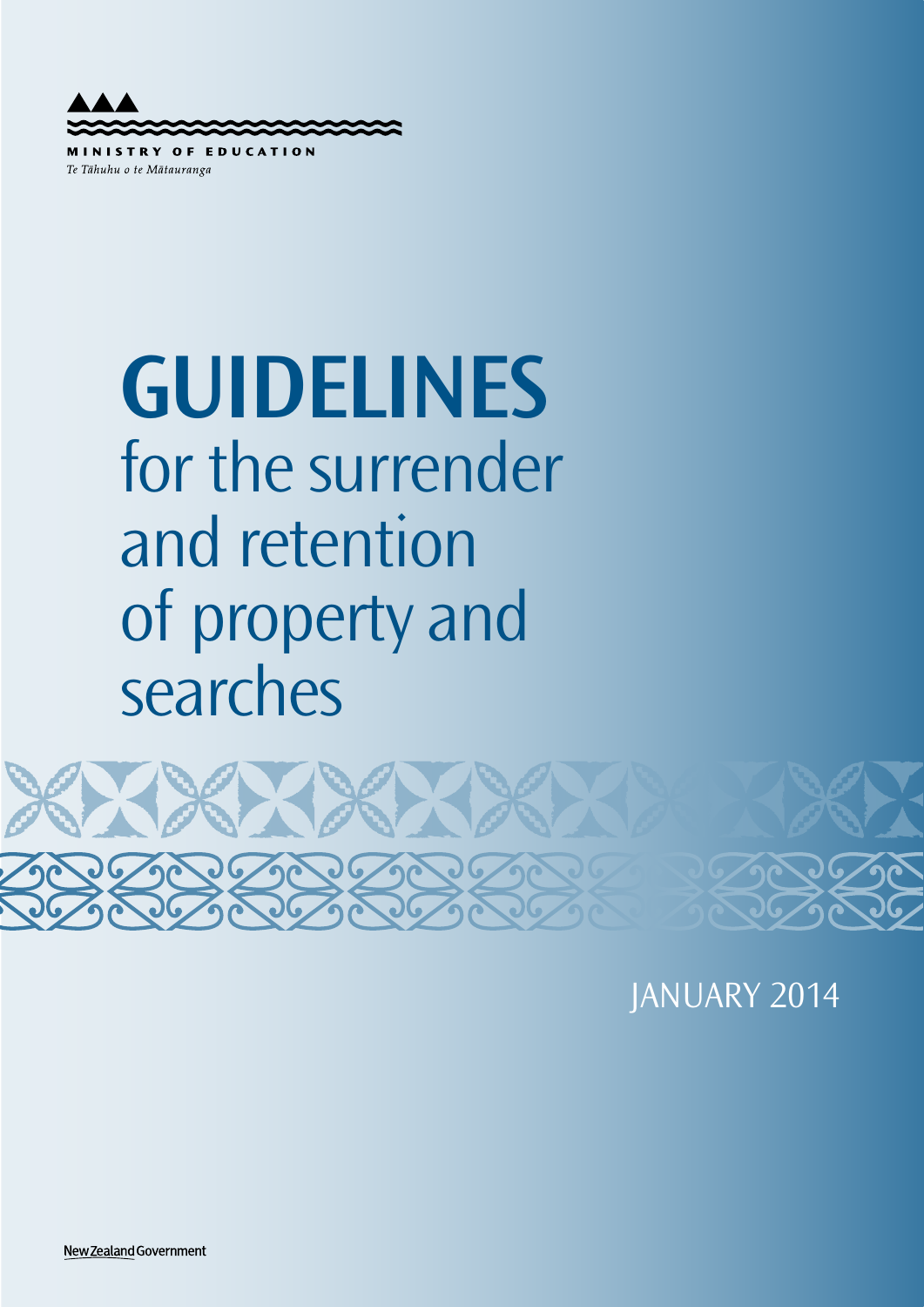# *The guidelines consist of four sections:*

**SECTION 1** provides an introduction and outlines guiding principles and the key steps of the legislation. It also outlines some key responsibilities of school Boards of Trustees.

**SECTION 2** explains the legislation, and outlines processes.

**SECTION 3 addresses** particular issues, and outlines some scenarios, in more detail.

**SECTION 4** consists of various appendices (extracts from the Education Act, the Rules, a checklist for schools, links to related resources).



*These Guidelines are issued by the Secretary for Education under section 139AAI of the Education Act 1989.* 

**MinisTRY OF eduCATiOn** 

**45–47 Pipitea street PO Box 1666 Thorndon Wellington www.minedu.govt.nz** 

**© Crown copyright, 2014 All rights reserved. All enquiries should be made to the publisher.** 

**isBn 978-0-478-42217-7** 

**newzealand.govt.nz**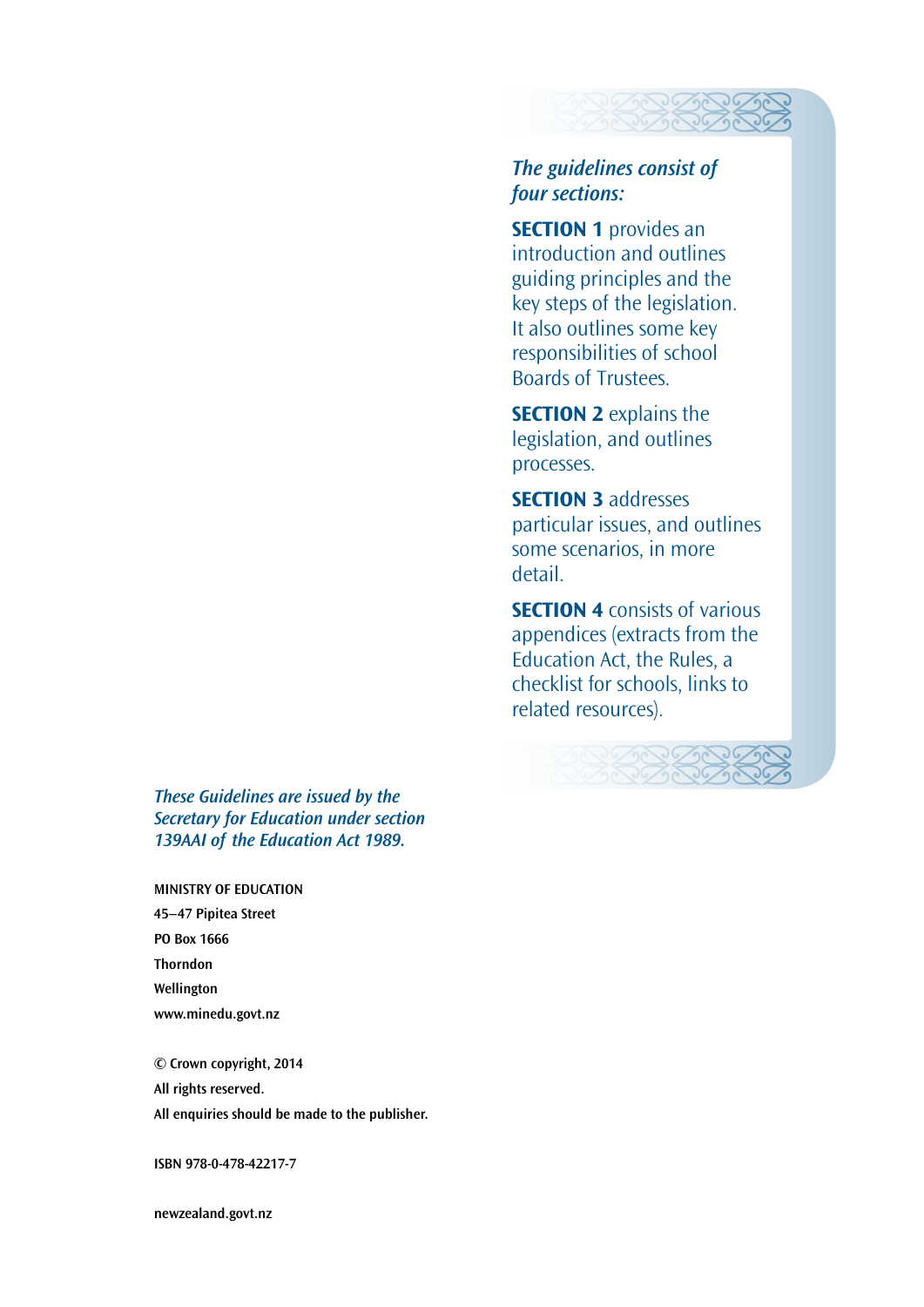# **Contents**

| <b>SECTION 1 - INTRODUCTION</b>          | 2             |
|------------------------------------------|---------------|
| Guiding principles                       | $\mathcal{P}$ |
| Legislation                              | 3             |
| Key features                             | 3             |
| Some specific points                     | 3             |
| Usual behaviour management practices     | 4             |
| The new legislation in context           | 4             |
| Board of Trustees' responsibilities      | 5             |
| Health and Safety obligations            | 5             |
| Communicating with students and with the |               |
| school community                         | 5             |
| New Zealand Human Rights Legislation     | 5             |
| Privacy                                  | 6             |
| Administration                           | 6             |
| Short guide to key terms                 |               |
|                                          |               |

| <b>SECTION 2 - GENERAL GUIDANCE</b>         | 8  |
|---------------------------------------------|----|
| Teachers and authorised staff               | 8  |
| <b>Teachers</b>                             | 8  |
| Authorised staff                            | 8  |
| Summary chart                               | 9  |
| Criteria                                    | 10 |
| Belief on reasonable grounds                | 10 |
| Likely to endanger safety                   | 10 |
| Likely to detrimentally affect the learning |    |
| environment                                 | 10 |
| Harmful                                     | 10 |
| General items                               | 11 |
| Surrender                                   | 11 |
| Specific questions and scenarios            | 11 |
| Searches                                    | 12 |
| Search powers                               | 12 |
| Conducting a search                         | 12 |
| <b>Restrictions and limitations</b>         | 13 |
| Written records                             | 13 |
| Taking a deep breath                        | 13 |
| Safety                                      | 13 |
| Specific questions and scenarios            | 14 |
| Retention                                   | 16 |
| General principles                          | 16 |
| <b>Actions</b>                              | 16 |
| Written records                             | 17 |
| Specific questions and scenarios            | 17 |

# **SECTION 3 – PARTICULAR ISSUES IN MORE DETAIL 18**

| Testing for drugs                                                               | 18 |
|---------------------------------------------------------------------------------|----|
| Stolen items                                                                    | 18 |
| Residential schools and hostels                                                 | 19 |
| Partnership Schools/Kura Hourua                                                 | 19 |
| Emergency action and the Crimes Act 1961                                        | 20 |
| Specific scenarios                                                              | 20 |
| Scenario 1 – pornography                                                        | 21 |
| Scenario 2 – drugs                                                              | 21 |
| Scenario 3 – dangerous item                                                     | 22 |
| Scenario 4 – weapons                                                            | 22 |
| <b>SECTION 4 - APPENDICES</b>                                                   | 23 |
| APPENDIX ONE – Extracts from<br>the Education Act 1989                          | 23 |
| APPENDIX TWO - Education (Surrender, Retention,<br>and Search) Rules 2013       | 26 |
| APPENDIX THREE - Further information, advice,<br>and links to related resources | 29 |
| APPENDIX FOUR - Checklist for Boards of Trustees                                | 30 |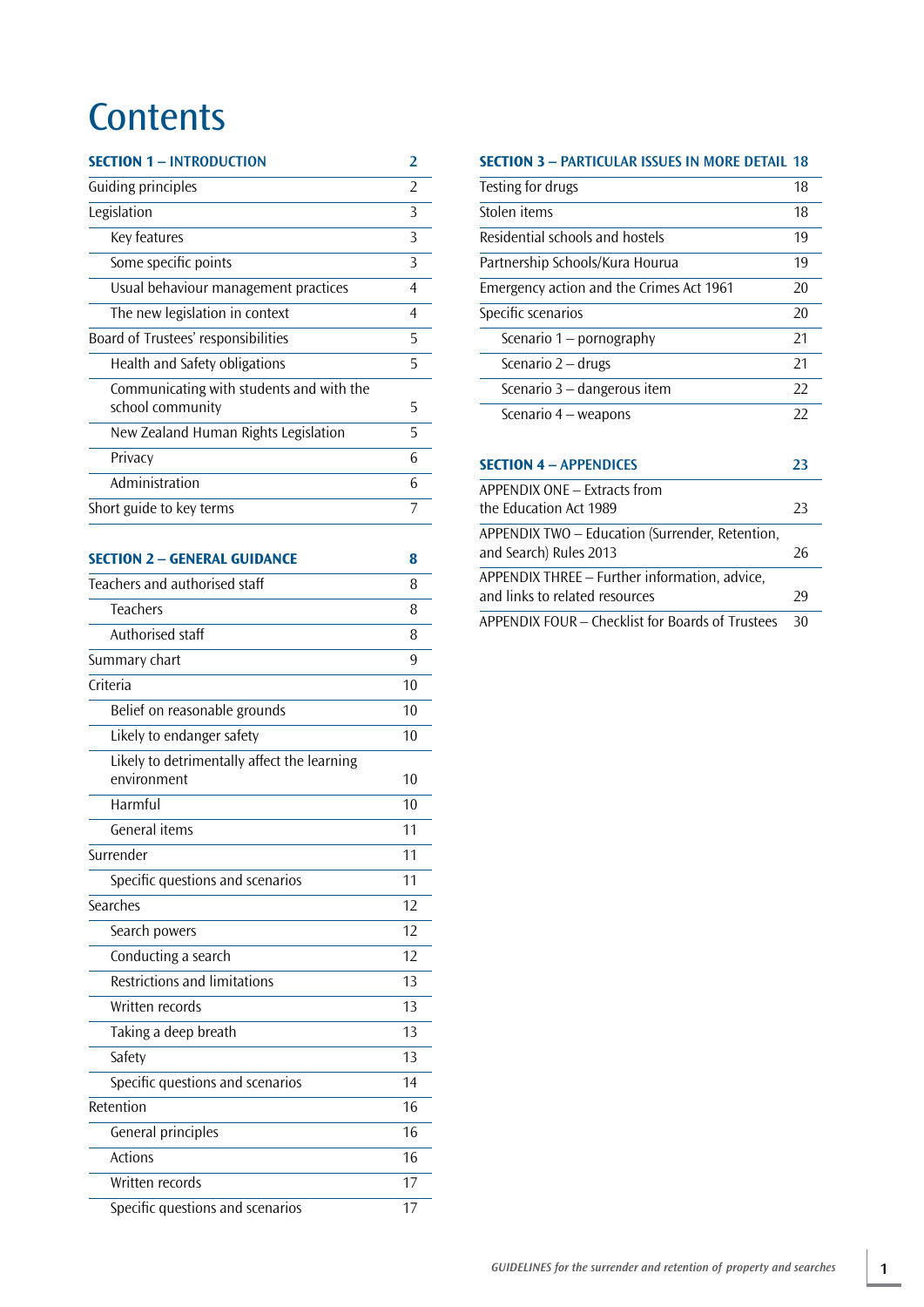# **Section 1 inTROduCTiOn**

**SERRES** 

These Guidelines are issued under section 139AAI of the Education Act 1989. They provide advice about the new legislation relating to searches and confiscation of property in schools. They explain the legislation (Sections 139AAA – 139AAI of the Education Act 1989) and the associated Rules.

Boards of Trustees are responsible for the governance and management of their schools. The Guidelines are intended to assist Boards of Trustees and their staff<sup>1</sup> when the surrender and retention of property from students is contemplated. The legislation requires schools<sup>2</sup> to have regard to these Guidelines.

These guidelines are designed as a thinking tool, not a reference manual.





# Guiding Principles

These guidelines are intended as a resource to assist principals and Boards to deal with situations where the safety of students, staff or the school is compromised.<sup>3</sup> There can be no definitive way of dealing with each and every scenario and Principals and Boards will most often be required to look to their own experience and judgement. Often the circumstances will be straightforward and responses will be routine, but there will be occasions when the best course of action is not obvious.

where a range of responses is available, Boards and staff are encouraged to exercise judgment that is based on what is *reasonable* in the circumstances.

There are, however, some fundamental principles on which the guidelines are built (note also the Rules, which are appended to this document).

**PRINCIPLE 1:** All schools are required to provide a safe physical and emotional environment for students and staff. A safe environment for students and staff is of paramount importance and therefore must be given primacy when applying the guidelines. National Administration Guideline 5 and other legislation clearly establish this.

**PRINCIPLE 2: Parents, students and the public** will have a legitimate expectation that the school environment will be free from drugs, weapons, alcohol and cyber bullying. They will expect schools to develop a written policy and procedure on surrender and retention and to advise them accordingly. Schools must be mindful of these expectations.

**PRINCIPLE 3: Parliament has given new powers** and clarified the law in relation to searches and retaining student property. In exercising these powers, schools must act reasonably, in good faith and in the least intrusive manner to achieve a safe environment.

**PRINCIPLE 4: Students are protected under Section** 21 of the New Zealand Bill of Rights Act 1990, which states "Everyone has the right to be secure against unreasonable search or seizure, whether of the person, property or correspondence or otherwise". This section does not prohibit searches or seizure of student property but schools must be able to justify their actions as reasonable and necessary to maintain a safe environment.

- 1 See page 19 for information on how these guidelines apply to Partnership Schools/Kura Hourua.
- 2 References to schools also include Boards of Trustees, Principals, and staff.
- 3 A checklist for use by schools is attached as Appendix Four.

The legislation applies from 1 January 2014.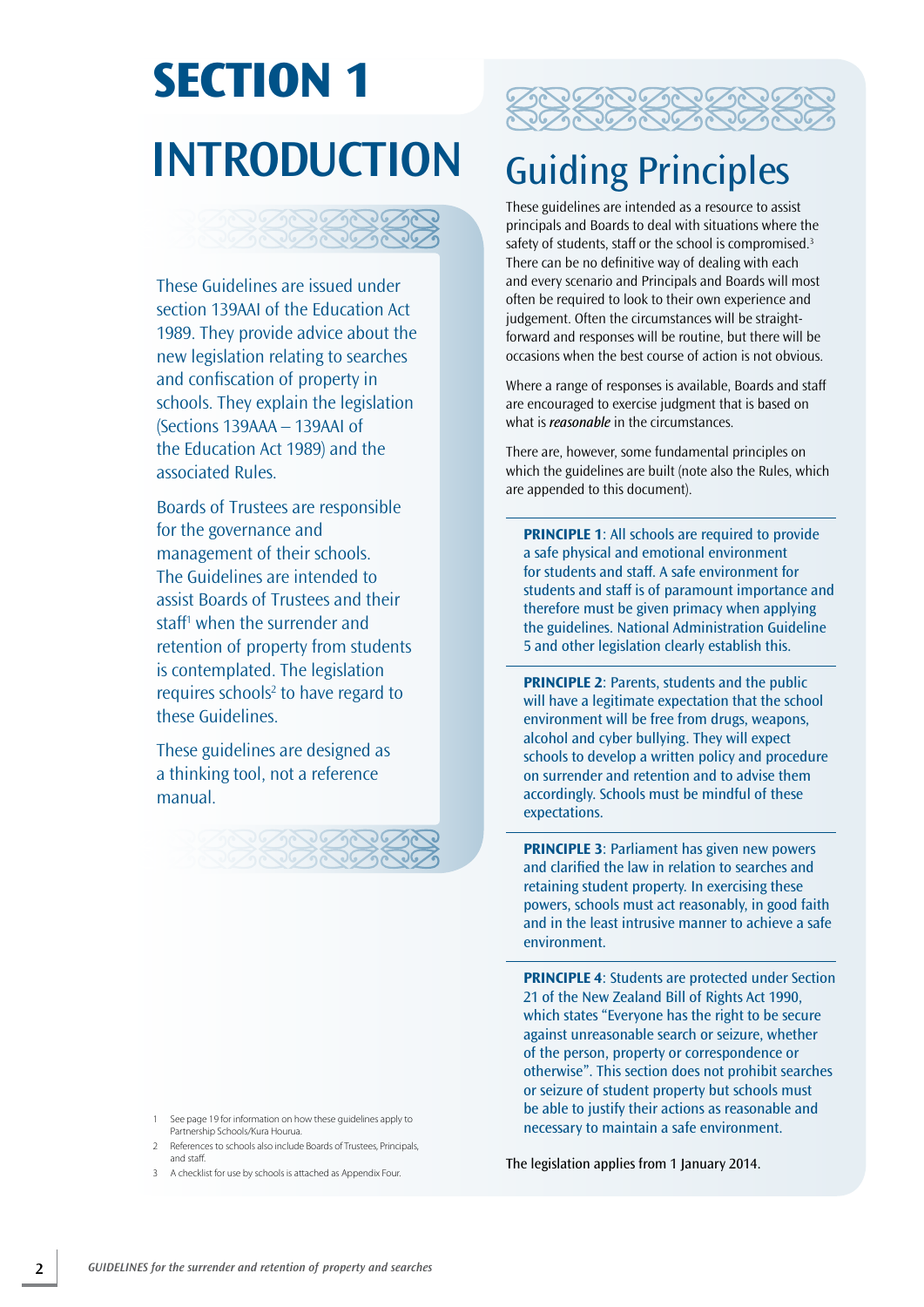

# Legislation

### **Key featureS**

The new legislation deals with three key types of items, covering things that are:

- likely to endanger the safety of others
- likely to detrimentally affect the learning environment
- harmful (poses an immediate threat to the physical or emotional safety of any person).

while all three allow a staff member to *require* students to produce, reveal, and surrender items in their possession, only a belief that a student has something that is *harmful*  allows a staff member to conduct a search. It is for this reason that a robust investigation process is important since the more evidence you have the greater the justification for any search.

A staff member may require a student to reveal an item that is stored on an electronic device, and may require the device to be surrendered.

In each case staff must have reasonable grounds for their actions.

There is a difference between a device and an item. For the purposes of these guidelines, a device can be thought of as something electronic (for example, a mobile phone, a tablet or a computer). An item is everything else.

If an *item* is surrendered, staff may retain and/or dispose of it (if appropriate). If a *device* is surrendered, staff may retain it, but cannot dispose of it. Items and devices that are retained must be stored appropriately. After a reasonable period of retention, they must be returned to the student or passed to another person (such as a parent) or agency (such as the Police).

If a student refuses to show or surrender an item that is likely to endanger safety or detrimentally affect the learning environment, then the school's usual disciplinary or behaviour management practices may apply. This may include (but is not limited to) a stand-down or suspension.

If a student refuses to show or surrender an item that is harmful, then either a search can be conducted, or the school's usual disciplinary or behaviour management practices may apply.

To conduct a search for an item, staff must require the student to remove outer clothing,<sup>4</sup> or surrender a bag or other belongings in which they suspect the item/device is.

Staff may not search clothing that the student is still wearing, nor may a student's person/body be searched. If however you think a serious criminal offence has been or will be committed and drugs or weapons are involved, the Police should be notified. Police may have the power of search in such circumstances.

As above, if a student refuses to remove the outer clothing, or surrender a bag or other belongings, then the school's usual disciplinary or behaviour management practices may apply.

If the outer clothing is removed, or the bag or other belongings are surrendered, then staff can search them. If any one of the three types of items is found, then staff may retain it.

whether or not an item is found, the clothing, bag, or other belongings must be returned immediately.

### **some specific points**

Schools are always free to apply their usual disciplinary or behaviour management practices at any time.

There is a clear distinction between school property and a student's property. A school can search any part of its own property (including its own digital property):

- at any time
- for any reason
- • by any means (as long as it acts professionally and respects privacy).

Staff cannot require a group of students to produce, reveal and surrender items, or to remove outer clothing or surrender a bag or other belongings, as above, unless they have reasonable grounds to believe that each student has a relevant item. This means, in effect, the legislation does not permit blanket searches in any circumstances.

There are many factors that can elevate a reasonable suspicion (that a student has an item) to a reasonable belief. These are things such as proximity to the item, exhibited manner/behaviour, answers to questions, and sometimes propensity. A considered common-sense assessment of these, oral inquires to gather objective material, and credible factors are sufficient to form a reasonable belief that an identified student may have the item. A negative result in a search can legitimately inform a new assessment of whether there are reasonable grounds to believe the item is in fact held by another identified student.

See definition in Short Guide to Terms on page 7.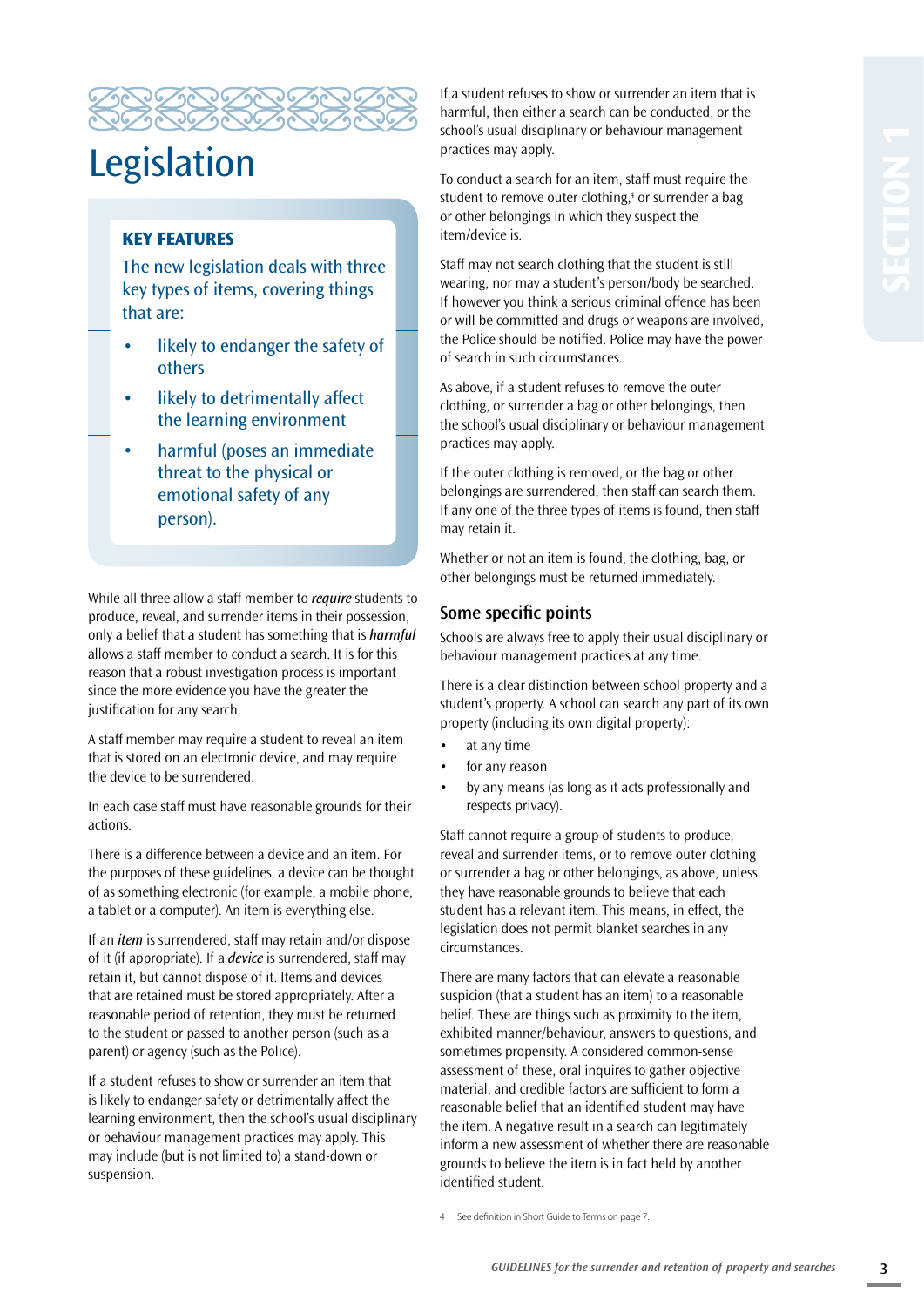The legislation does not stop the Police from carrying out any of their lawful functions.

A contractor may bring a trained search dog to school but can search school property only. School property includes:

- • lockers and locker rooms
- desks
- storage receptacles
- all buildings owned by the school (including classrooms, changing sheds, gymnasium, library, hostels and other sites such as outdoor education centres)
- grounds
- vehicles owned by the school.

More detail is provided in Section 2.

#### **usual behaviour management practices**

As outlined above, the legislation does not prevent a school from using its usual disciplinary or behaviour management practices at any time.

If, for example, a student:

- refuses to surrender or reveal an item or device
- refuses to surrender a bag to enable a search to be conducted
- • surrenders a harmful item

then the school can respond in accordance with its usual disciplinary practices including, where appropriate, a stand-down or suspension.

In most cases involving the need to locate and/or remove items or devices, schools will rely on a range of practices and influences that mean a search is unnecessary. Some examples of practices and influences that may be brought to bear to successfully resolve matters are:

- • sound investigation skills (that may involve the cooperation of other students)
- the involvement of parents or caregivers
- a healthy school climate where expectations of behaviour are clear and respected.

Schools can always act on good information. Teachers do not need to have recovered an item or catch a student red-handed in order to decide what to do. The school is entitled to rely on other evidence (circumstantial or witness statements) to take disciplinary action notwithstanding the student's denial and an absence of a search to recover the item. As an example, staff do not need to see alcohol in order for a student to be refused entry to the school ball.

The important thing is whether a staff member has a *belief* on reasonable grounds that a certain situation exists.

Schools can respond to a believable report that a student had a certain item in the past (and therefore probably no longer has the item at school), in the same way they can respond to a report from the present.

#### **The new legislation in context**

The diagram below shows the relationship between the general law of the land, a school's usual disciplinary and behaviour management practices, Police involvement in school life, and the legislation.

Key points:

- • A school's usual disciplinary or behaviour management practices apply at any time
- Police involvement applies at any time
- An action taken under the legislation may or may not involve disciplinary action, and may or may not involve the Police.

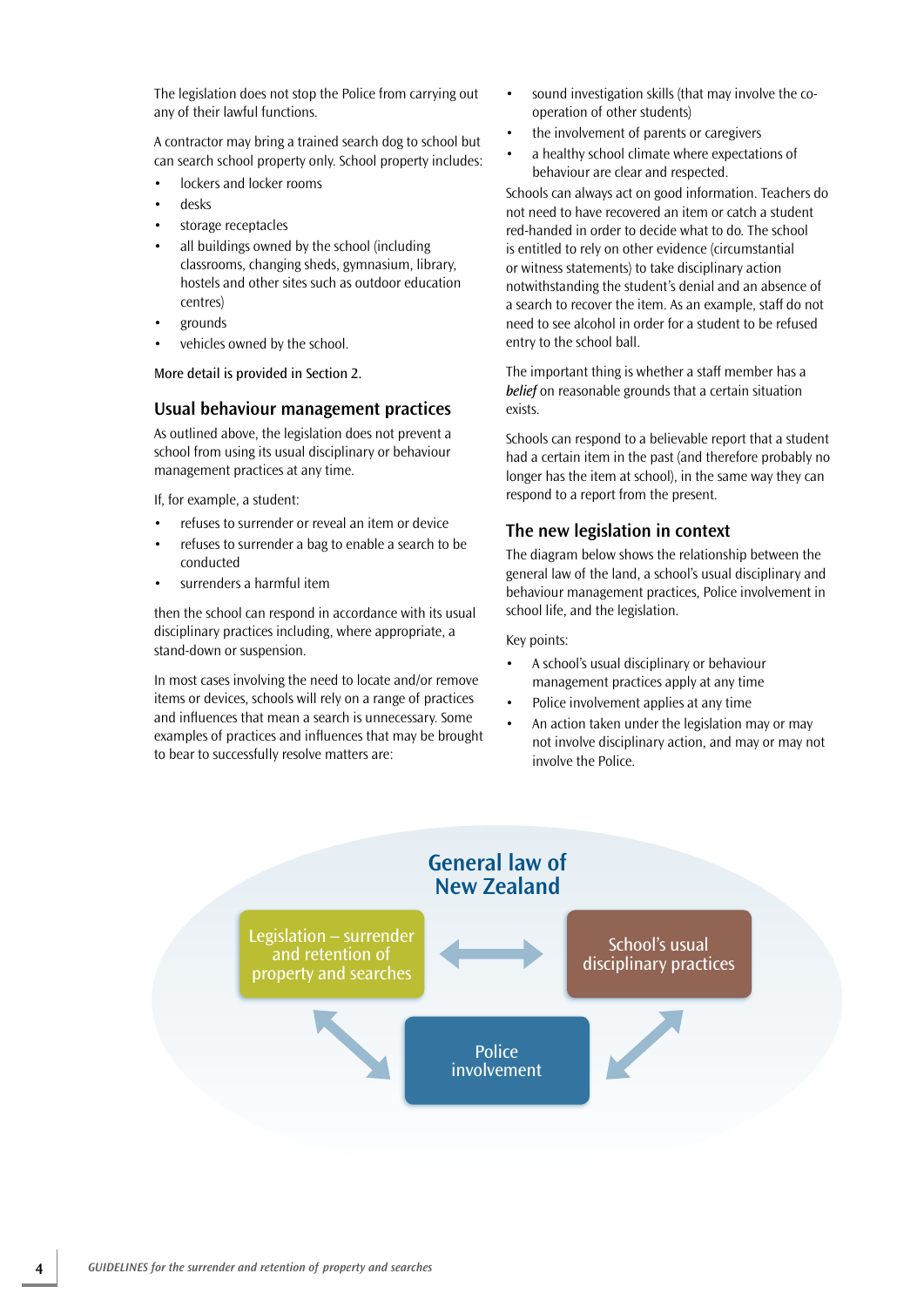A school may choose to involve the Police and/or apply its own usual disciplinary practices, from detention or contacting parents right through to suspension (depending on the situation).

Schools are always able to:

- use a range of disciplinary measures
- involve parents or caregivers.

The measures described in the *Guidelines for Principals/ Boards of Trustees on stand-downs, suspensions, exclusions and expulsions* are also relevant when deciding what to do.

#### *Police involvement*

As a matter of course, schools should have a close and continuing relationship with local Police (particularly their School Community Officer or local community constable). This relationship, based on information-sharing and agreed protocols, is part of a sound prevention and deterrence strategy.

In cases of significant risk or suspected criminal activity, the involvement of the Police may be sought.

Police may conduct searches if it is lawful and reasonable. This will depend on the circumstances in each case. Police cannot conduct a search on behalf of a school, nor can they undertake 'blanket searches'.

High-value theft should definitely be reported to Police. It is good practice to let students know that this will be school practice, and that the Police may be able to link such theft to other thefts or known dealers in such items.

The Police do have some specific powers in violent situations or where there are illegal items, such as drugs, but it is important to note that these are not blanket powers. Nonetheless, these powers will be of use if difficult situations arise and the school needs to call the Police because of safety concerns.

Please note that a school runs a risk if it retains possession of unlawful drugs. The school could take reasonable steps to destroy the drugs, but may prefer to hand them over to Police.

Advice on how to contact the Police is provided under "Police" in Appendix Three.



# Board of Trustees' **Responsibilities**

#### **Health and safety obligations**

Boards and Principals have legal obligations arising from NAG 5, legislation and the common law to ensure the health and safety of employees, students and visitors.

Effective teaching and learning cannot take place in an unsafe school environment.

It is therefore essential that Boards are aware of their legal obligations and take action to ensure they meet them.

Boards should set expectations about what students can and cannot bring to school.

### **Communicating with students and with the school community**

Confiscation or searches affect students' rights and their privacy. It is the school's responsibility to let students know about expectations in relation to the surrender and retention of property and searches.

Only teachers and authorised staff may carry out searches. The names and positions held by authorised staff must be made available for inspection at the school. The method and manner of communication is a matter for each Board to decide but it must be available to staff, parents and students.

Parents and students cannot be asked by the Board or school staff to waive their rights as a condition of enrolment or at any other time. They can however, be advised of their obligation not to engage in behaviour that would compromise their or others' health and safety – and if they do, the consequences they may face.

#### **new Zealand Human Rights legislation**

There are two main pieces of legislation that specifically promote and protect human rights in New Zealand: the New Zealand Bill of Rights Act 1990 and the Human Rights Act 1993. School Boards of Trustees are bound by both these pieces of legislation.

The New Zealand Bill of Rights Act 1990 prohibits unreasonable search and seizure.

The Human Rights Act 1993 protects people from discrimination. Discrimination occurs when a person is treated unfairly or less favourably than another person in the same or similar circumstances because of one of the prohibited grounds such as: age, race, colour or disability.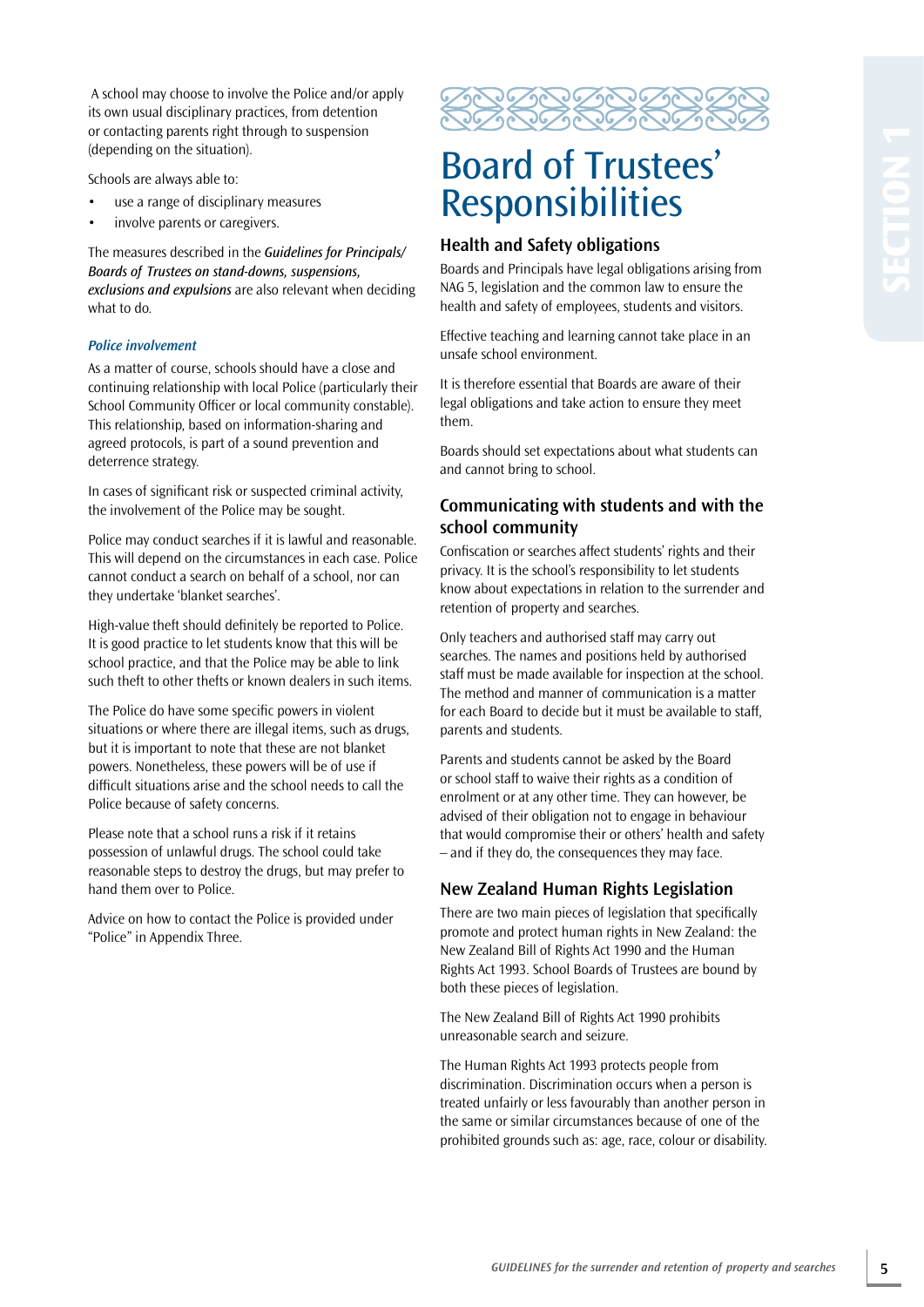Boards should always be mindful of their obligations under each of these two Acts.<sup>5</sup>

#### **Privacy**

The Privacy Act 1993 applies to personal information held about students by schools, including information that leads to a decision to conduct a search.

Personal information can be involved in the surrender of an item or during a search, or may be generated after the surrender of an item or search (for example, in relation to possible disciplinary action). Such information may be retained for use in the future (for example, recorded on a student's file).

Every school will have a Privacy Officer. It is a good idea to incorporate respect for individual privacy into a school's guidance documents and policies.

On a practical level, this means that schools should ensure confidentiality of personal information except to the extent that disclosure – for example, between school staff or to parents – is necessary for the purposes of safety. Schools should respect students' rights to access information held about them and to seek correction of inaccurate information.

Please note that there are a number of exceptions to the Privacy Act which may allow you to disclose, for instance, information to the Police or to keep the name of the informant confidential.<sup>6</sup>

#### **Administration**

Boards should ensure that:

- • school practices are clear, follow the Rules, are well-documented, explained to students in an ageappropriate way, and available to all
- • teachers and authorised staff who are designated to conduct searches are suitably supported and trained for this task
- • systems are put in place to support the smooth running of the school regarding retention, written records and storage of items.

Boards are encouraged to monitor the implementation of the legislation and its Rules and Guidelines as part of their self-review processes.



5 A link to further information can be found in Appendix Three under "The Human Rights Commission".

6 A link to the Privacy Commissioner's guidelines for schools can be found in Appendix Three under "Privacy".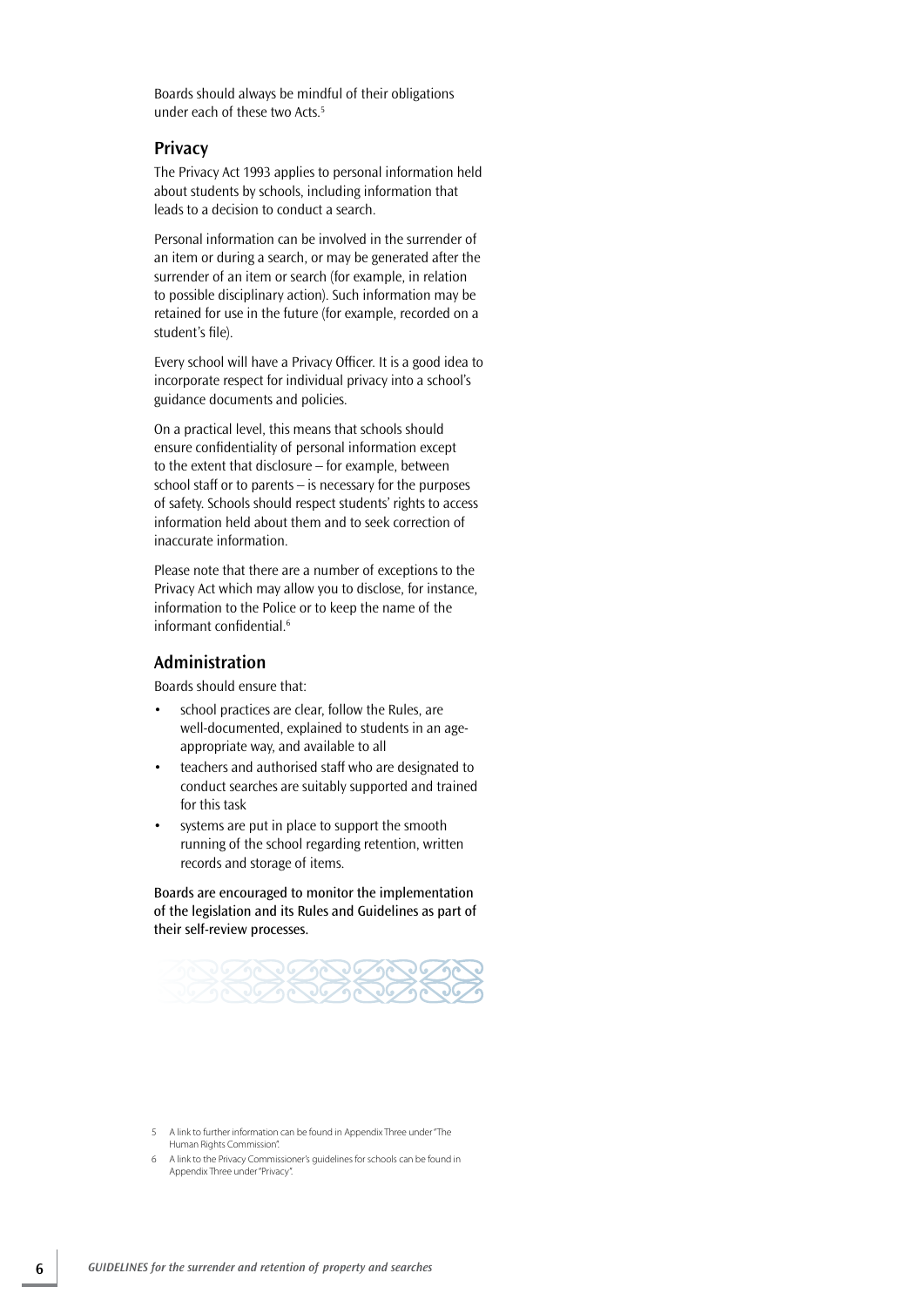



# Short Guide to Key Terms

|                                                  | Authorised staff A person (but not a teacher) who is an employee of the Board of Trustees, and<br>who has been given authorisation by the Board to exercise specified powers<br>under the surrender and retention of property and searches legislation. See also<br>Teachers below.                                                                          |
|--------------------------------------------------|--------------------------------------------------------------------------------------------------------------------------------------------------------------------------------------------------------------------------------------------------------------------------------------------------------------------------------------------------------------|
| <b>Belief on reasonable</b><br>grounds           | What is reasonable depends on context and the nature of the item in question.<br>"Belief on reasonable grounds" does not mean "absolutely certain". A good test is<br>to ask, "If I explained my decision to another staff member, would that person be<br>likely to agree with me?"                                                                         |
| <b>Contractor</b>                                | A person who works at a school under contract (but not under an employment<br>contract) – a non-employee who has been engaged to carry out a specified task.                                                                                                                                                                                                 |
| Detrimentally affect the<br>learning environment | Has a negative or disruptive effect on learning or general discipline.                                                                                                                                                                                                                                                                                       |
| <b>Drugs</b>                                     | Includes all illegal drugs as described in the Schedule of Misuse of Drugs<br>Act (1975). May include legal drugs (for people over 18) such as alcohol and<br>psychoactive drugs.                                                                                                                                                                            |
| <b>Electronic device</b>                         | Anything electronic that is capable of storing and/or displaying digital<br>information (includes mobile phone, smart phone, computer, laptop, tablet,<br>netbook, game console, portable media player, camera, digital voice recorder).                                                                                                                     |
| <b>Endanger safety</b>                           | This depends on circumstances, rather than relying solely on the nature of the<br>item itself. Almost any object could be used as a weapon for example, but in the<br>circumstances at the time, is that object likely to endanger safety?                                                                                                                   |
| <b>Harmful</b>                                   | Poses an immediate threat to the physical or emotional safety of any person (a<br>higher test than "likely to endanger safety"). This criterion must be met before a<br>search can be undertaken.                                                                                                                                                            |
| <b>Item</b>                                      | Any physical object.                                                                                                                                                                                                                                                                                                                                         |
|                                                  | Any information stored in digital form. An item in digital form includes a text, an<br>image, an audio clip or track, and a video clip or movie.                                                                                                                                                                                                             |
|                                                  |                                                                                                                                                                                                                                                                                                                                                              |
| <b>Outer clothing</b>                            | Includes coat, jacket, jumper, or cardigan. Other clothing that can be required to<br>be removed includes any head covering, gloves, footwear or socks (except tights<br>or stockings).                                                                                                                                                                      |
| <b>Retain</b>                                    | Possession of an item passes from a student to a teacher or authorised staff<br>member.                                                                                                                                                                                                                                                                      |
| <b>Search</b>                                    | Can be carried out by a teacher or authorised staff member for a harmful item<br>only. It involves outer clothing (except where there is no other clothing or only<br>underclothing beneath), head coverings, gloves, footwear, socks, bags or other<br>containers when handed over by the student. It does not include a search of the<br>student's person. |
| <b>Teacher</b>                                   | A person employed in a teaching position at a state or state-integrated school.<br>This includes a person with a Limited Authority to Teach, and a relief teacher<br>employed by the Board.                                                                                                                                                                  |
| <b>Usual behaviour</b>                           | All teachers are automatically authorised to act under the legislation. <sup>7</sup><br>The full range of policies, procedures, actions and influences that a school brings                                                                                                                                                                                  |

7 See page 19 for information related to Partnership Schools/Kura Hourua.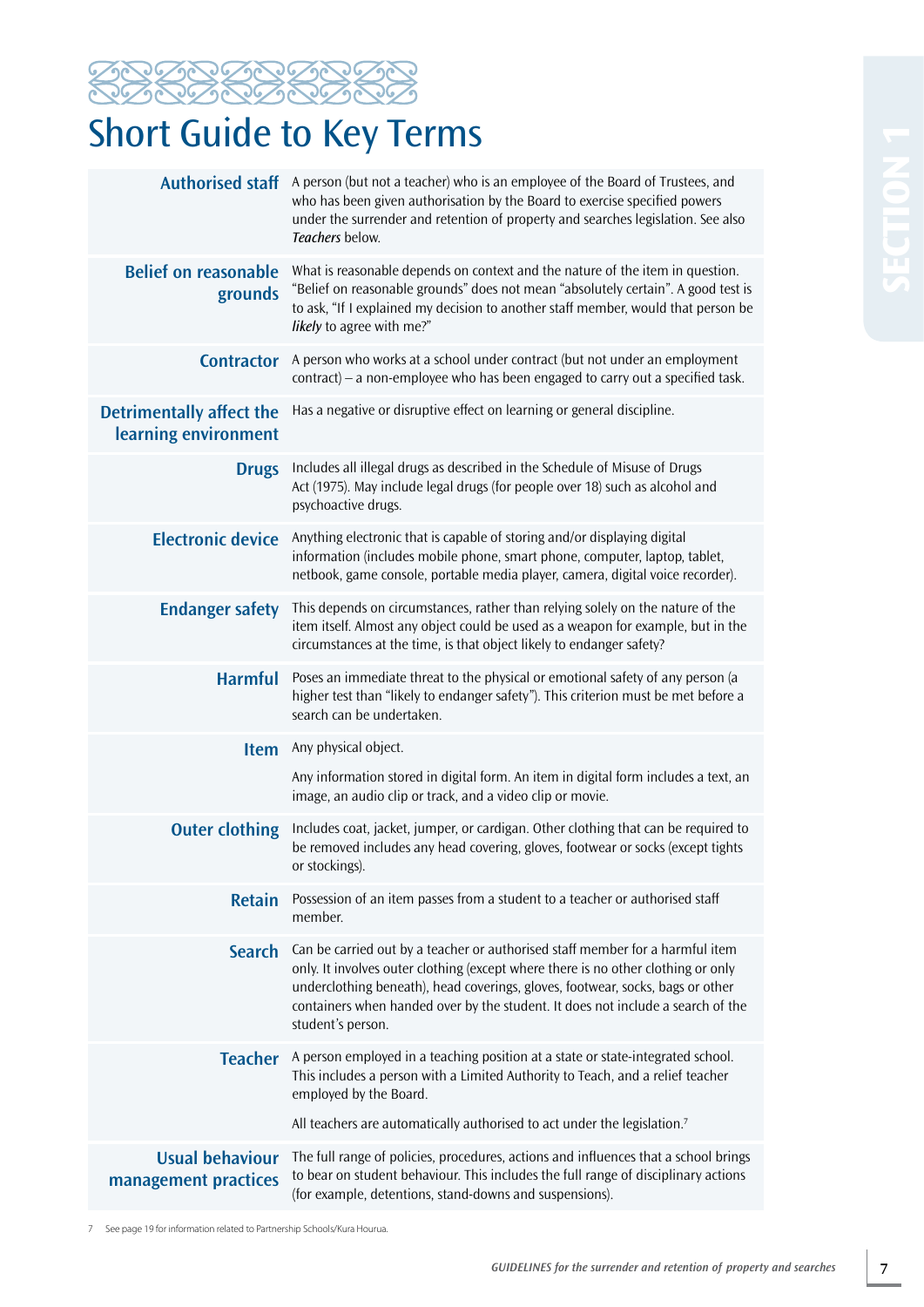# **Section 2**

# **GeneRAl GUIDANCE**



# Teachers and authorised staff

### **Teachers**

 a state (which includes state-integrated) school.8 A teacher is a person employed in a teaching position at This includes a school's Principal, Deputy Principal, and Assistant Principal.

All teachers are automatically authorised to act under the legislation. This includes a person with a Limited Authority to Teach, and a relief teacher employed by the Board.

The Board should consider who in its school (based on availability, suitability and position) will exercise powers under the legislation. In making these decisions, a Board may decide to place restrictions on what teachers may do. It's a good idea to make sure that more than one person is designated to carry out a search.

# **Authorised staff**

The legislation says that staff members who are not teachers may be authorised by the Board to use powers under the legislation. The authorised staff member must be an employee of the Board.

- (a) The Board must notify the authorised staff member in writing.
- (b) The authorisation must specify which powers the staff member is authorised to use.
- (c) The authorised staff member must acknowledge in writing the authorisation notice.
- (d) A copy of the authorisation must be given to the staff member.
- (e) The Board may revoke authorisation at any time in writing.

A simple letter, jointly signed by the Board Chair (or Board's delegate) and the authorised staff member, will be enough to cover off (a), (b), and (c) above.

A Board may delegate this task to the Principal.

See page 19 for information related to Partnership Schools/Kura Hourua. 8

Examples of authorised staff could include the school nurse, the guidance counsellor (if that person is not a teacher), a teacher aide, or a librarian. The decision about which employees should be authorised (if anyone at all), and what restrictions should exist, is up to the Board, but they must be fixed-term or permanent employees, not contracted to the Board.

Board members who are not staff members themselves cannot be authorised, and neither can Commissioners or Limited Statutory Managers.



# Surrender and Retention of Property and **Searches**

The chart on the next page outlines a summary of the basic steps in the legislation that deal with the surrender and retention of property and searches.

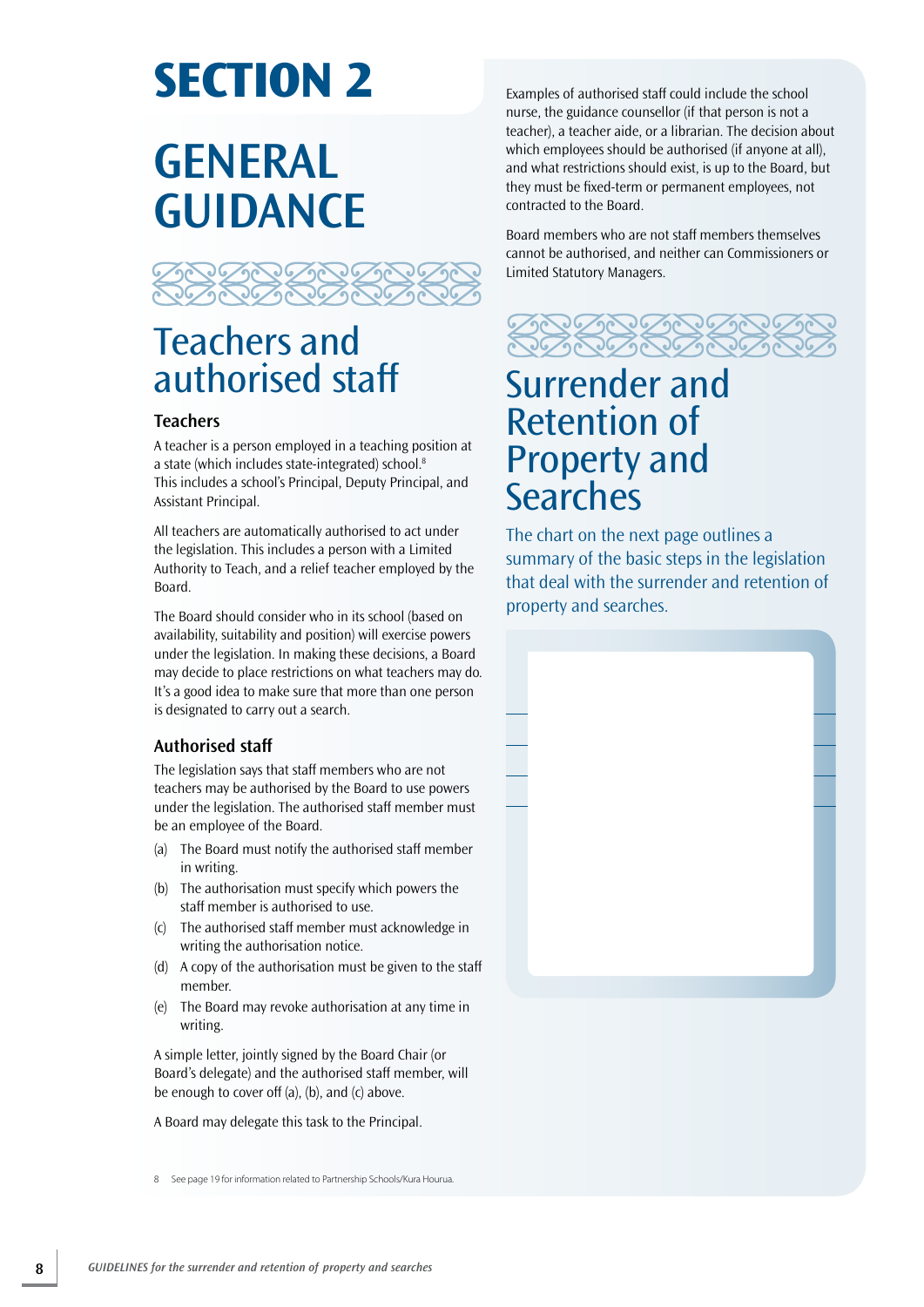

# Summary Chart

# **surrender & retention of property and searches**

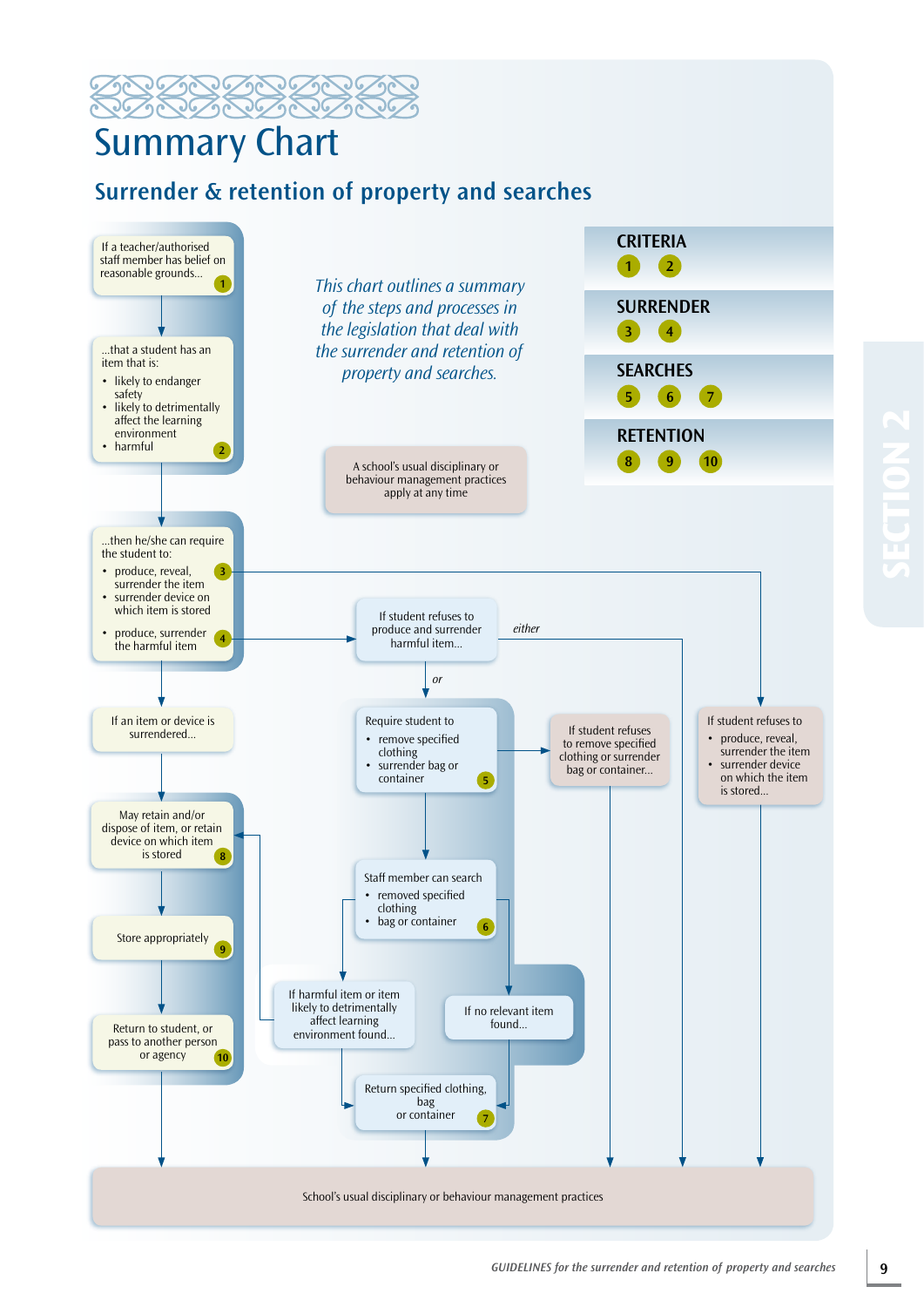

# **CRITERIA**

Steps 1 and 2 on the chart summarise the criteria for requiring a student to produce or reveal an item, or to surrender an item or electronic device.

Before acting under the legislation, staff need to form a belief *on reasonable grounds* that a student has an item that is

- likely to endanger safety, or is
- • likely to detrimentally affect the learning environment, or is
- harmful.

It is important to note that an item does not have to be a physical thing. It can include information (for example, text, graphics) stored in electronic form on, say, a mobile phone.

#### **Belief on reasonable grounds**

"Belief on reasonable grounds" does not mean "absolutely certain." what is reasonable depends on context and the nature of the item in question.

Reasonable grounds could be based on specific information about a student. This may be circumstantial in some cases, and may be based on information provided by others. As always, care should be taken to consider and weigh up the strength of statements made by students, including the credibility of the students themselves.

Reasonable grounds cannot be based on stereotypes, generalisations or past conduct alone. Staff also need to be mindful that a student view of what constitutes "likely to endanger safety" or "harmful" needs to be taken into account. The perception of the 'victim' or 'potential victim' is relevant. In many cases, a staff member's accumulated experience will provide a robust guide.

A good test is to ask, "If I explained my decision to another staff member, would that person be *likely* to agree with me?"

# **likely to endanger safety**

In making a judgement about the potential threat of an item, staff will need to consider the particular circumstances, rather than relying solely on the nature of the item itself. Almost any object could be used as a weapon but in the circumstances at the time, is that object likely to endanger safety?

For example, a dagger may well be likely to endanger safety in most cases, but not necessarily if it is a Sikh ceremonial dagger that is sewn into clothing.

It is impossible to provide a comprehensive list of items in this category. A staff member is free to use reasonable judgement about what is likely to endanger safety in a particular set of circumstances. Examples of items in this category could include such things as bullying texts, drugs, laser pens, steel rulers, a compass, a craft knife, scissors, guns of various types, alcohol and spray cans.

### **likely to detrimentally affect the learning environment**

This is a very broad category of item. Anything that disrupts the flow of teaching and learning has a detrimental effect on the learning environment. The judgement call belongs to the staff member. A belief on reasonable grounds is all that is required before the steps of the legislation may be applied.

Examples range from the comparatively innocuous (but extremely annoying) persistent tapping of a ruler, through to beeping mobile phones and theft of a wallet or craft knife.

Depending on the circumstances, a mobile phone can be either:

- an item in itself (affecting the learning environment by beeping or distracting students from the task in hand), or
- a device that stores an item that is likely to endanger safety (such as a bullying or inappropriate text or image).

A link to information for students, parents, and teachers about cyberbullying can be found in Appendix Three.

Sometimes, an item may be the vehicle for a student to brag or 'show off'. If the bragging or 'showing off' detrimentally affects the learning environment, then a teacher may choose to retain that item.

A staff member may decide that in some circumstances a particular item (for example, a beanie) detrimentally affects the learning environment but in other circumstances, that same item may not.

### **Harmful**

This is the only category of item for which a search may be conducted.

The legislation defines a harmful item as something that a teacher or authorised staff member has reasonable grounds to believe poses an immediate threat to the physical or emotional safety of any person.

Sometimes, a judgement will have to be made about whether an item is harmful or is likely to endanger safety. Staff are free to apply professional judgement and common sense in deciding into which category an item falls – they need to have reasonable grounds for belief.

Firearms, for example, do not have to be real or functioning in order to pose an immediate threat.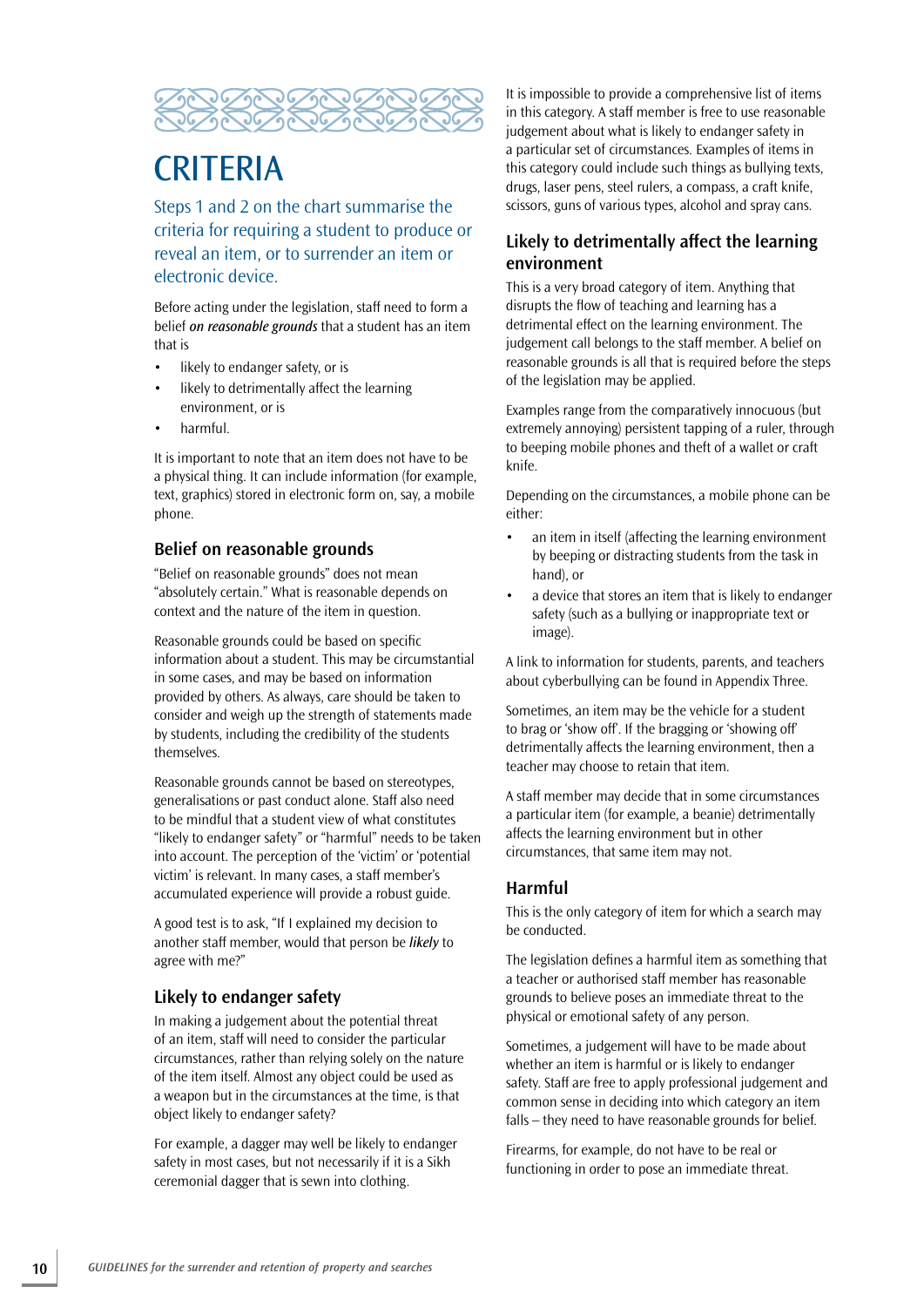Other examples of harmful items may include text messages, drugs, weapons, gang colours or insignia, and sexually explicit photographs of a student.

### **General items**

Many schools have either general bans or restrictions in place on a range of items. Such items often include:

- non-uniform articles of clothing
- • some types of jewellery
- some types of food or drink
- some types of electronic devices.

Most students understand that they must comply with school rules and instructions given by school staff. The school environment is not one where students can expect unfettered freedom.

Surrender and retention, however, may occur only in line with the legislation. Schools do not have to always seek to retain items – circumstances at the time need to be taken into account.

#### *Key question:*

Is surrender of a banned item necessary in the circumstances to protect the safety of students or to remove a negative influence on the learning environment?

If either of those two conditions is met, then the provisions of the legislation can be triggered. If not, the school's usual disciplinary or behaviour management practices apply (a staff member does not need to actually have an item in order to enforce a school rule against it).

Staff are free to use their professional judgement when forming a view on reasonable grounds that the presence of a particular item is likely to detrimentally affect the learning environment.



# **SURRENDER**

# Steps 3 and 4 on the chart deal with the 'surrender' aspect of the legislation.

when a student is *required* by a staff member to surrender, produce or reveal something, the legislation is triggered and applies.

A staff member may require students to produce, reveal and surrender items in their possession or control if the staff member has reasonable grounds to believe that a student has an item that is likely to endanger safety or detrimentally affect the learning environment, or is harmful.

If such an item is stored on an electronic device, staff may require the student to reveal the item and/or may require the device to be surrendered. If the item is believed to

be harmful, the staff member also has the option of conducting a search for the device.

If a student refuses a staff member's request, the school's usual disciplinary or behaviour management practices may apply.

A relatively benign object can be used by a student inappropriately or unsafely (for example, sports equipment can be used unsafely or a musical instrument used to annoy other students in class) and in such instances, staff can quickly and easily resolve the situation by applying usual behaviour management practices.

The reasons for seeking confiscation of an item may not be as obvious to a student as they will be to a staff member. It is good practice to explain the reasons for confiscation to the student. An explanation may also help if a student is not willing to follow an instruction to hand over an item.

# **specific questions and scenarios – surrender**

#### **1. What can be done about items not stored on a device, but accessible on that device?**

- • What rights does a school have to access a student's Facebook account?
- May a staff member require a student to reveal an item on a Facebook account?
- What about items stored in the Cloud?

There is no power in this legislation to access or require that a student show content that is stored offsite or off the device.

In a number of cases, however, other students might be able to reveal the item.

we will provide further advice about this once the Harmful Digital Communications Bill 2013 has been considered by Parliament and enacted.

#### **2. can a student be instructed to "empty your pockets"?**

**Yes** – provided that one of the criteria for producing/ revealing/surrendering an item is met. The legislation allows teachers (when one of the criterion is met) to require a student to produce an item regardless of where it is stored (for example, in a bag or a locker or in a pocket). The legislation does not allow staff to search pockets other than of outer clothing after it has been removed by the student.

#### **3.** Does a general question like "What have you got **there?" trigger the steps under the legislation?**

**no**. A general enquiry like this one is not a requirement. A requirement is a specific instruction.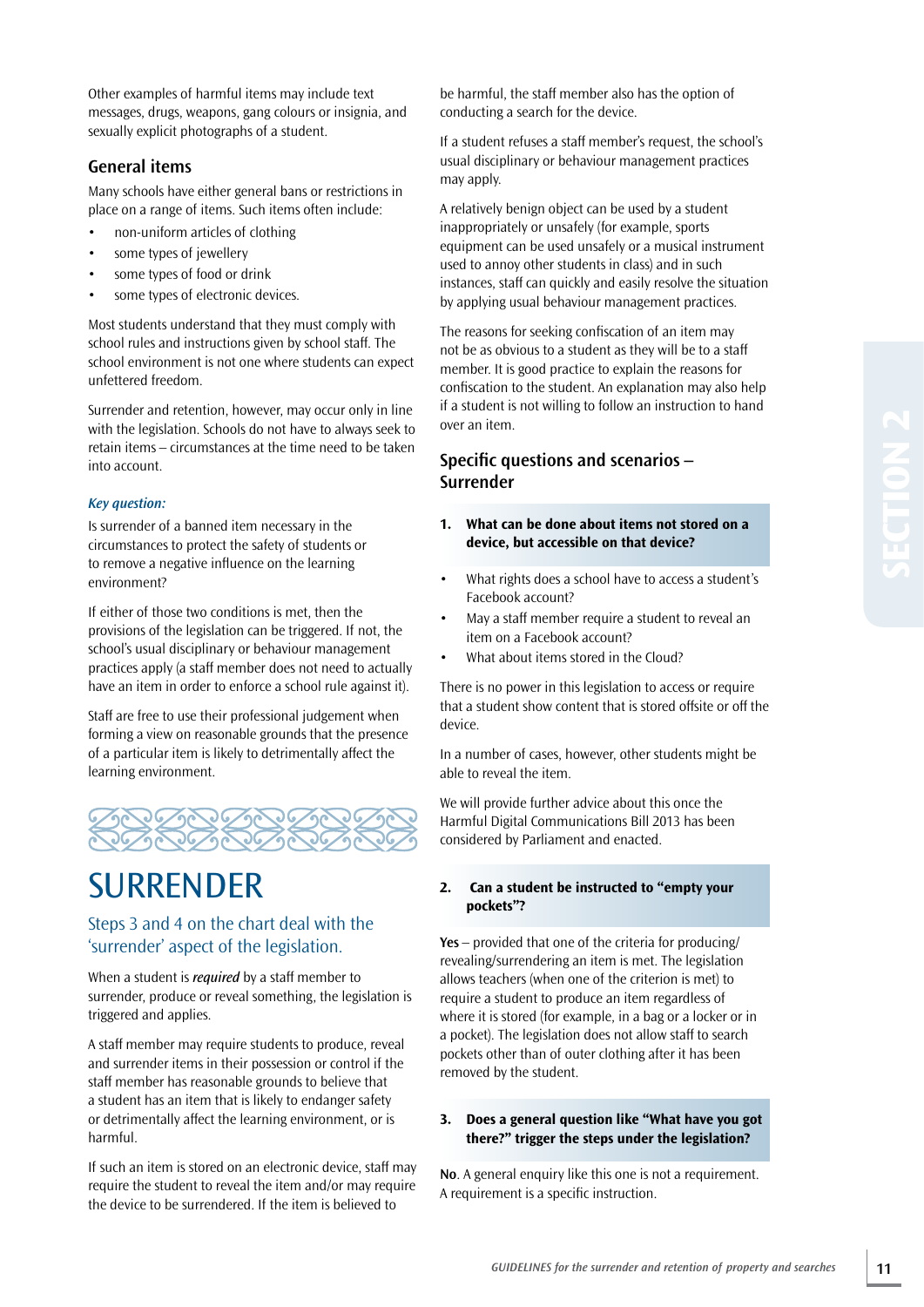#### **4. can stolen items be required to be produced or surrendered?**

**Only if the criteria of the new legislation are met**. There must be a belief on reasonable grounds that in relation to *each* student required to produce an item, there is an item that is likely to endanger safety or detrimentally affect the learning environment.

Most teachers are likely to be of the view that *any*  instance of theft is likely to detrimentally affect the learning environment.

The school's usual disciplinary or behaviour management practices apply. Otherwise the police may be called where this is considered appropriate. Further advice is provided in "Stolen Items" in Section 3.

#### $\overline{5}$ **5. can a whole class be asked to reveal something?**

**A whole class can't be** *required* **to reveal, produce or surrender an item.** 



# **SEARCHES**

A search is an examination of a person or property for something that is hidden. A search may include situations where a person is required to remove items of clothing or to empty out his or her pockets. It can also involve a student's 'correspondence' including written and electronic material (for example, in a diary, on a mobile phone or on a laptop).

Searches may be conducted only for an item that is considered to be harmful. Searches cannot be conducted for an item that is likely to endanger safety only, or for an item that is likely to detrimentally affect the learning environment only.

It is unlawful to search a student's person.

#### **search powers**

#### *General*

A school can search its own property at any time, for any reason and in any way.

A school's property includes buildings, grounds and vehicles – as well as any locker, desk or other receptacle provided to students for storage purposes.

#### *Police*

The changes to the Education Act 1989 do not affect Police powers of search under other legislation.

#### *Contractor*

A contractor cannot search a student and cannot exercise any of the powers that school staff can under this legislation.

A contractor may bring a trained search dog to a school and use the dog for searching school property.

#### *Teachers and authorised staff*

Steps 5, 6, and 7 on the chart deal with a staff member's ability to conduct a search.

Parliament made a clear decision to 'raise the bar' in terms of the type of item that could trigger a search. A search can be initiated only if a student refuses to produce or surrender a *harmful* item. A harmful item is an item that a teacher or an authorised staff member has reasonable grounds to believe poses an immediate threat to the physical or emotional safety of any person.

#### **Conducting a search**

It is not mandatory to conduct a search. At any time, a school may apply its usual disciplinary or behaviour management practices.

The teacher or authorised staff member, upon forming a belief on reasonable grounds that a student has an item that is harmful, may require a student to:

- remove any outer clothing, except where the student has no other clothing, or only underclothing
- remove any head covering, gloves, footwear or socks (NB some students may object to removing a head covering on religious grounds)
- • surrender a bag or other container.

Note that outer clothing includes a coat, jacket, jumper or cardigan – and that socks does not include tights or stockings.

If the student removes any clothing or footwear, or surrenders any bag or other container, then the staff member may search it. Even if a student asks a teacher or authorised staff member to do so, the clothing *must not*  be searched while the student is wearing it.

when searching a student's bag, the student could be asked to hold the bag open and move the contents around so that they can be more easily viewed by the staff member conducting the search.

If during the search for a harmful item, an item that is likely to detrimentally affect the learning environment is found, then the staff member may retain it. (Although not specifically mentioned in the legislation, an item that is likely to endanger safety may also be retained if it is believed that it could detrimentally affect the learning environment.) The retention steps in the chart then apply.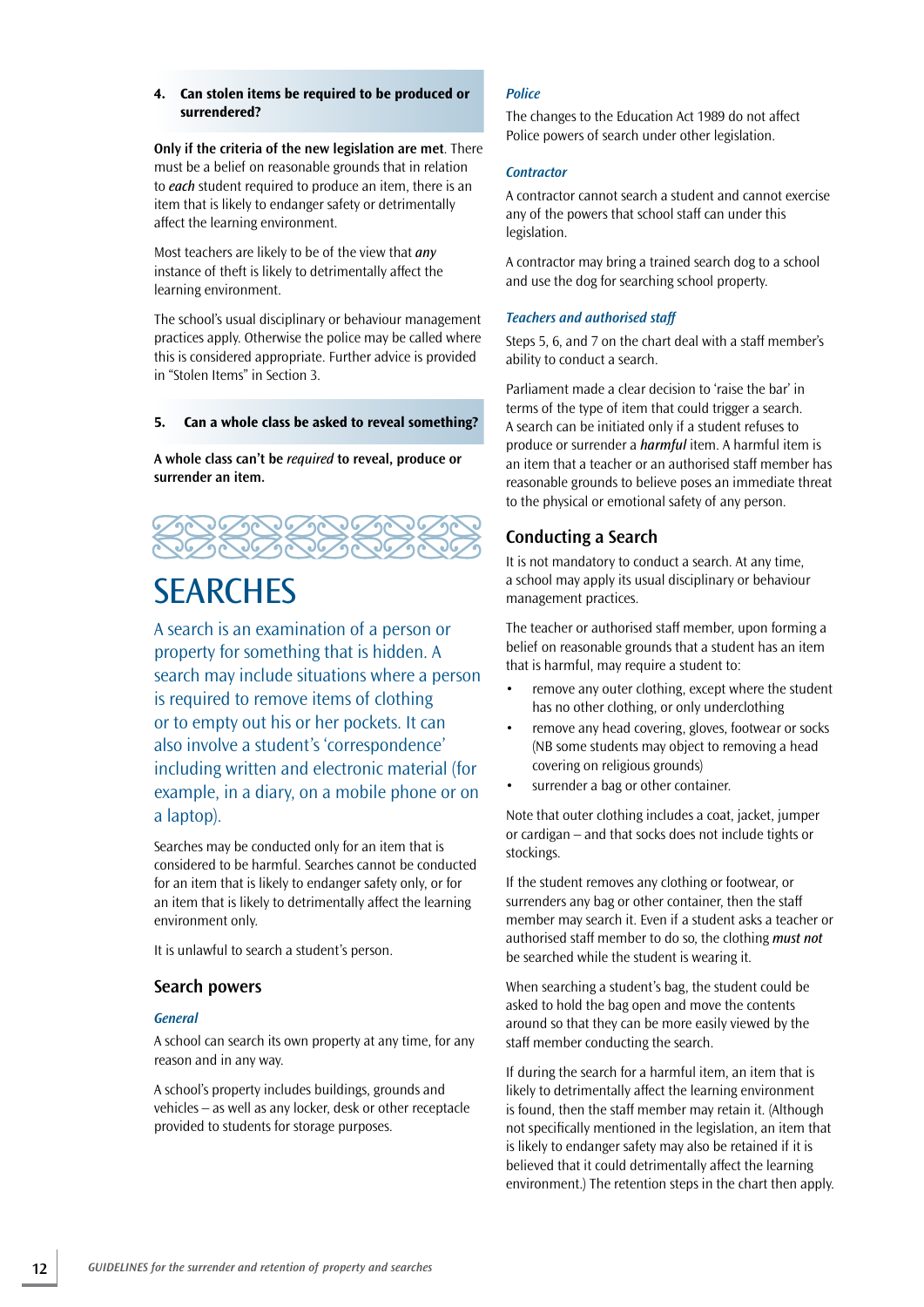whether an item is found or not, the clothing or footwear or bag or other belongings must be returned to the student immediately.

#### **Restrictions and limitations**

A search should be carried out in a manner that gives the student the greatest degree of privacy and dignity consistent with the purpose of the search. A link to the Human Rights Commission website is included in Appendix Three.

New Zealand schools have students from many different nationalities. It is important for staff to be aware of relevant sensitivities when considering a search, in particular.

Links to information about Sikh and Muslim head coverings can be found in Appendix Three.

Unless impracticable, a search must be carried out by a staff member who is of the same sex as the student, and in the presence of the student and another staff member who is of the same sex as the student. An example of "impracticable" is a small primary school that would find it difficult (if not impossible) from time to time to meet the same sex or second staff member requirements.

Unless impracticable, a search must not be carried out in the view of any person other than the person carrying out the search, the student and another staff member.

It is unlawful to search a student's person.

A staff member cannot use physical force against a student, other than in an emergency situation where staff are acting to defend themselves or others against immediate harm.<sup>9</sup>

A staff member may not have a dog with him or her for the purpose of searching a student's property.

A search of the property of two or more students together cannot be initiated unless the staff member has reasonable grounds to believe that each student has a harmful item.

### **Written records**

The Board must have a written record of all searches.<sup>10</sup>

The written record must include:

- (a) the date of the search
- (b) the name of the student
- (c) the name of the staff member who conducted the search
- (d) if applicable, an explanation of why any of the "if practicable" requirements could not be fulfilled (re sex of person searching, presence of second staff member of same sex as student, presence of student)
- (e) any other details specified by the Board.

10 See Rule 11.

A record must be kept for a minimum period of seven years. This covers the period for the statute of limitations for civil matters, and schools will be familiar with this period in relation to records for other matters.

There is no requirement for a register of records to be kept but a Board may decide to keep one if it chooses.

### **Taking a deep breath**

In many cases a student questioned by staff will admit to possessing an item and will hand it over when asked. where there is a refusal to produce, reveal or surrender an item, staff will need to consider the next steps. If staff believe the item in question to be harmful, then there are two basic choices:

- initiate a search or
- apply the school's usual disciplinary or behaviour management practices (which may also be applied at any time).

Staff can slow down the process to give a student time to consider his or her behaviour and choices. If it is explained:

- what is being looked for
- why it is believed there is an immediate threat to safety and
- • why the staff member thinks that the item is likely to be found some students may then choose to produce the item.

Some students may produce the item at the point when matters become a little more formal (for example, a second staff member is called to be a witness to the search). There will always be students who do not cooperate at all.

Unless it is an emergency, there is always time to weigh up the situation and to seek advice from other staff or professional advisers.

### **safety**

If you begin a search and it becomes unsafe to continue, stop. Ensure the student and the belongings in question are under supervision in a safe place, and contact the parents and/or the Police.

It is then up to the parents and/or Police to decide what action to take.

If you begin a search and the student takes the item and runs away, consider your options. It may not be wise to run after the student.

If a student seeks to obstruct a search you might:

- contact the Police if you believe there is an immediate threat to safety or
- contact the parent or guardian of the student, alert them to the circumstances and ask them to ensure that the item is not brought to school again.

<sup>9</sup> See page 20 for information on the Crimes Act.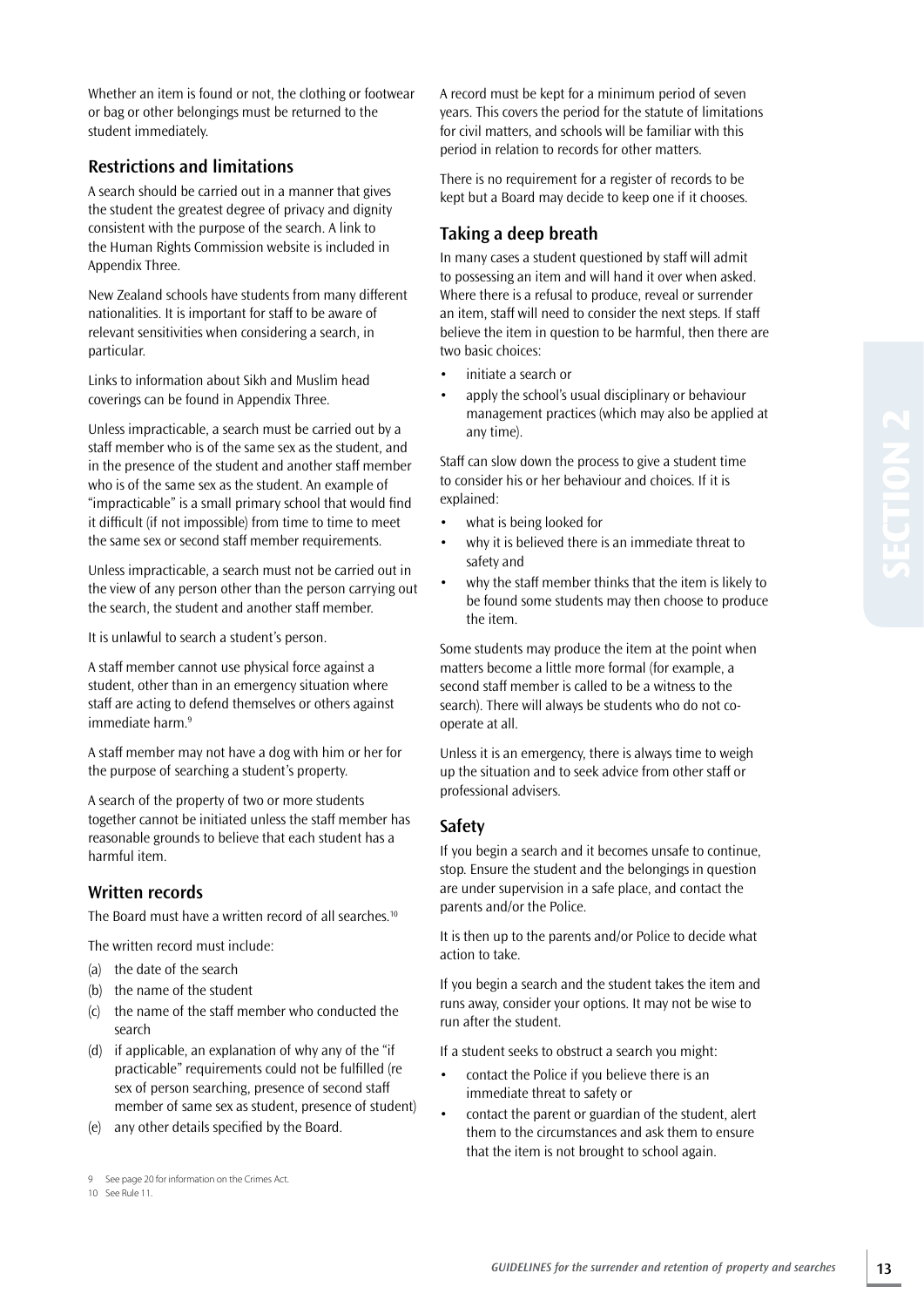#### **specific questions and scenarios – searches**

#### **6. can a student give consent to a search that is not permitted under the new legislation?**

**A student cannot be asked to consent to something that the legislation does not allow.** 

Note that most students are not of an age where true, informed and free consent could be given. There is also an inherent power imbalance between students and teachers (schools would be at real risk of accusations that consent was not freely given).

If a student freely volunteers to empty a bag, then that is fine. An example would be when a student is keen to prove innocence and chooses freely to demonstrate the absence of an item in question.

#### **7. can a search be conducted for stolen items?**

**Yes** – if the teacher believes on reasonable grounds that a particular student has an item that is harmful. The normal criteria for conducting a search apply.

#### **8. How does the new legislation apply where a school book has been stolen from the library, a**  tool has disappeared from the Technology class, **or a student has taken another's laptop?**

**The criteria of the new legislation apply.** Before asking a student to reveal or surrender an item, there must be a belief on reasonable grounds that the item is likely to endanger safety or detrimentally affect the learning environment. Before initiating a search, there must be a belief on reasonable grounds that the item is harmful. The school's behaviour management policies always apply.

*Further advice is provided in "Stolen Items" in Section 3.* 

**9. What happens if a teacher has a reason to believe that an item, such as a scalpel, has gone missing but the teacher does not know who has stolen it? can the teacher search all the students in the class? if not, how will the teacher deal with the situation?** 

**A search of all students in the class cannot be carried out.** Schools that do so need to understand that they are putting themselves at risk of a successful legal challenge, even though some safety considerations may be a factor.

The criteria of the new legislation apply. For a search to be initiated, there must be a belief on reasonable grounds (in respect of *each* student) that there is a harmful item.

Students can be asked to look and see if the item has been misplaced somewhere, and clear indications of what will happen if it is not found. This gives an opportunity for the item to be given up.

If the item is not found and the teacher considers this is a high-risk situation, then assistance may be needed to question students. If the teacher forms a reasonable belief that a particular student may have the item, this will justify a search of that student's outer clothing or bag.

There are many factors that can elevate a reasonable suspicion about an individual to a reasonable belief. These are things such as proximity to the item, the student's exhibited manner or behaviour, answers to questions, and sometimes propensity. A considered commonsense assessment of these, oral inquires to gather objective material, and credible contextual factors are sufficient to raise a reasonable belief that an identified student may have the item. A negative result in a search can legitimately inform a new assessment of whether there are reasonable grounds to believe the item is in fact held by another identified student.

If the risk remains high, escalate to calling parents – or if the item is illegal or there is immediate danger, consider calling the Police.

The school's usual disciplinary or behaviour management practices apply.

*Further advice is provided in "Stolen Items" in Section 3.* 

#### **10. What does "under student control" mean under the legislation?**

whether a student has a bag under his or her control is all about context. If staff take a sensible approach, however, it should be easy to tell if a student is in control of the bag.

Staff should think about the situation and look for a bag owner before deciding that a bag is not in the student's control or placed in a storage locker (and therefore could be searched).<sup>11</sup>

Simple physical separation of a bag from a student may not always mean relinquishing of control. Bags on hooks in a hallway during class time or placed where a teacher has instructed students to leave their bag while they undertake an activity (for example, outside the assembly hall during assembly) will still be in a student's control.

A bag will no longer be in the control of a student when it has clearly been abandoned or where a student has clearly chosen to use a school-provided storage area (for example, a traditional locker in a secondary school).

Schools would place themselves at risk of a challenge

11 Terms and conditions about the use of lockers should refer to the fact that the school can search the locker and any bag or container in the locker.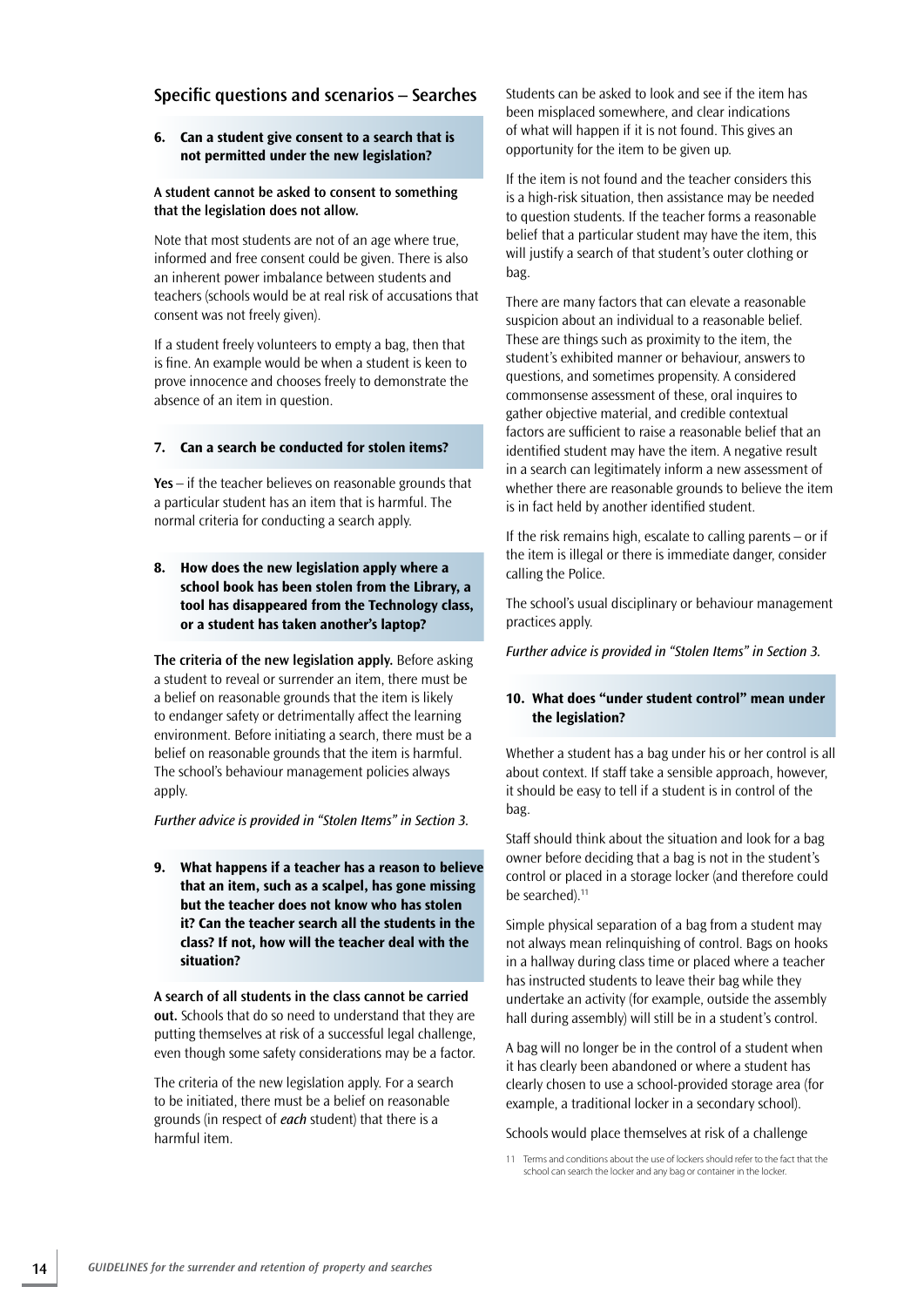if they manufactured or artificially created a situation to separate students from bags to carry out a search. For example, students cannot be ordered out of a room and be told to leave their bags so that a drug dog can go through the room and search the bags they left behind.

#### **11 a locker can be used by one student, or a group of students. can a teacher search a communal locker knowing that the locker is used by a group of students?**

If the area is used only temporarily (for example, during a single PE class) then a student has probably not relinquished control of the bag. A search could only be conducted following the procedures under the legislation.

whether a student has a bag in the student's control is all about context. *(see comments in Q 10 above)*.

If students have freely chosen to use a storage area or locker, then the school is free to search it (under the BOT's own policy re searching the school site and lockers etc). It need not be a personal storage area.

#### **12. if there are bags that belong to a group of students stored in the locker, can the teacher search their bags?**

*(see comments in Q 10 and 11 above).* 

#### **13. Sports teams use a school-provided sports bag. can the school search these bags although students use them to carry their personal belongings?**

**it doesn't matter who** *owns* **the bag**. A bag under the student's control can only be searched in the circumstances set out in the Act.

#### **14. the school is organising a trip. can a teacher search students' bags before they a) get on the school's van (school property), or b) get on the bus?**

**The answer to both a) and b) is "No."** The criteria of the new legislation apply. In respect of *each* student, there must be a belief on reasonable grounds that there is a harmful item in the bag before a search can be initiated.

Boards should have a policy on EOTC that sets clear expectations of the responsibility of students and parents. It should include clear articulation of prohibited items and the consequences of having them (Including being sent home from the trip). It could also include parent and student attestation of contents, and proof of packing of essential safety items if necessary.

A proactive public packing process which is designed to ensure that essential safety items are packed and unnecessary items eliminated (especially where bags are being carried such as for tramping) may also result in evidence which forms the basis for a reasonable belief search.

It is permissible to ask students to show that they have necessary items related to the trip (for example, parka, lunch, torch). Asking the students to show that they have such items does not mean it is a search under the legislation. Schools might consider asking parents to sign a checklist that says (1) all required items are packed, (2) the parent has ensured that no banned items are packed and (3) that the parent understands the consequences for the student if the student is found with any banned items.

It is also an option that schools ask parents to be present to attest that a student's bag is free of banned items. Schools may also wish this to be carried out just prior to the trip's departure.

No amount of searching can replace supervision of activities while on a trip.

#### **15. can schools conduct searches outside of the new legislation (for example, under the normal school behaviour management regime)?**

The legislation prescribes how searches may be carried out by schools. It is not lawful, therefore, for a school to carry out a search in circumstances or in a way that differs from the legislation.

It should also be noted that the legislation does not differentiate between what may occur in class, at a bus stop outside the school, at the local library or during EOTC. There are no school events or school-supervised situations where a student attends as a school student which are exempt from the legislation (see "Residential Schools and Hostels" below re young persons who are also residents of a hostel).

**16. When schools organise events such as school trips or school balls, Principals want to ensure that these events are drug or alcohol free. can a school conduct a search of students as they enter the school ball venues?** 

**Only if it is believed on reasonable grounds that an individual student has a harmful item.** Patting down is not allowed, as schools are not permitted to conduct a search that involves searching a student's person/body.

Balls held on school premises but organised by others, such as the PTA or the Old Pupils Association, can set their own rules. Outside venues may also have their own rules around entry to a function on their premises. It is good practice in these cases to notify students beforehand of any conditions to entry.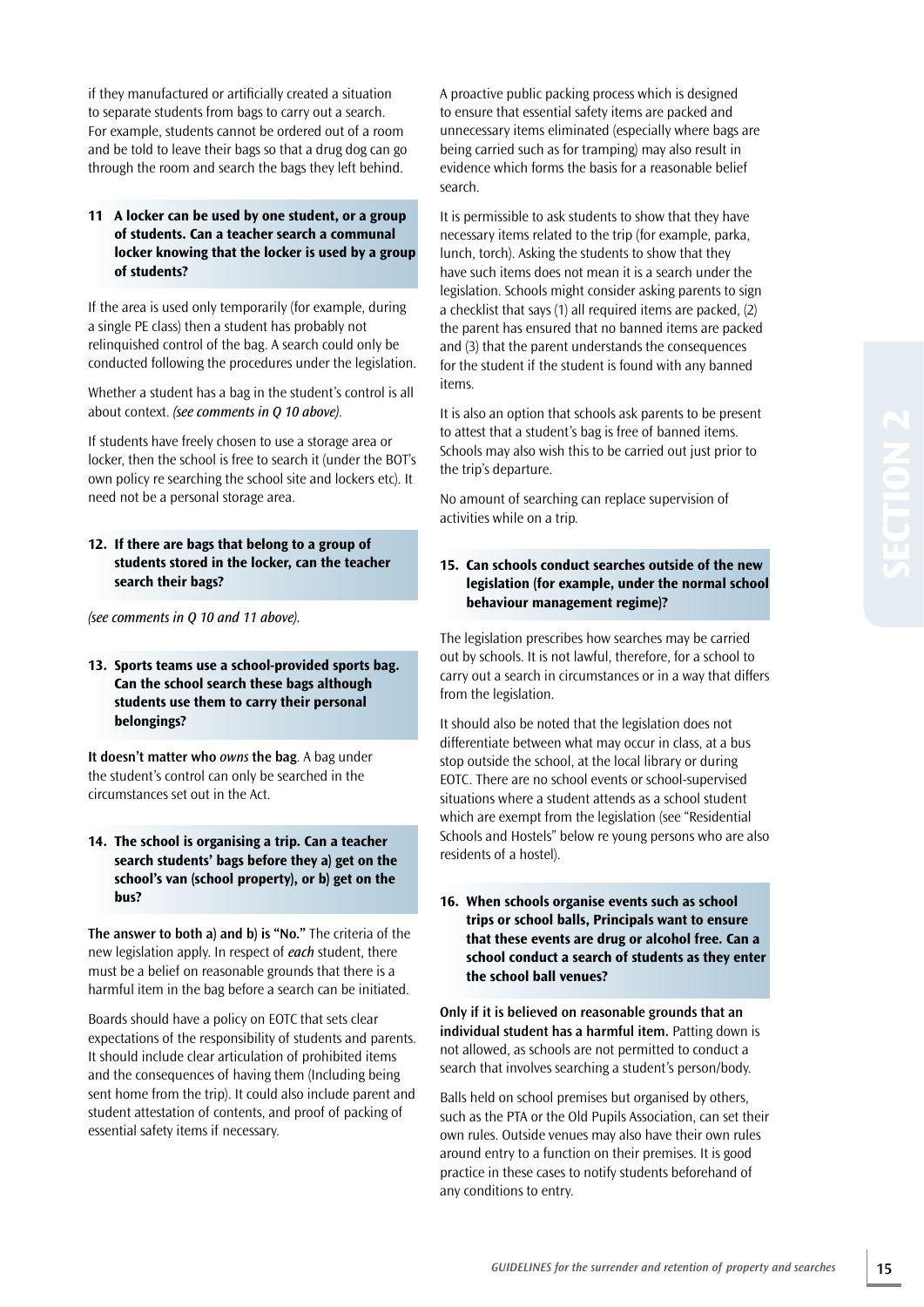#### **17. is the school allowed to breathalyse people who are attending the ball?**

**no**. The use of a breathalyser is a search. But other organisations, rather than the school itself, can set their own rules about the use of breathalysers (see comments in 16 above).

Schools are free to refuse entry to anyone if they are of the view that such an action is warranted. Visual assessment at entry of students' condition and behaviour may occur, and entry can be refused based on a judgement about a student's condition. A search does not need to take place before arriving at that decision. Continued supervision of students may be based on the same criteria.

Board policy on school functions should set clear expectations about alcohol, drugs and behaviour, and student and parental responsibility. Conditions of entry and of remaining at the function should be on the ticket. The venue (if the school is not the venue) may have conditions as well.

**18. a teacher asks a student to surrender a bag for a search and the student refuses to comply with the request. a parent turns up in the middle of the incident. can the parent offer to help the school to search the student's bag?** 

**Yes**. Parents are able to assist with searches but cannot be *required* by the school to do so. If a parent carries out a search, it is the parent's search – not the school's search.

#### **19. are other animals (besides dogs) or drug-sniffing devices allowed to be used to search school property?**

A school can search its own property at any time, for any reason, and by any manner.

#### 20. Does the school need to call in a legal guardian **before searching a student's property?**

**no**. It is a professional judgement call as to when or if parents or caregivers are told about a situation or when they are asked to attend school.



# **RETENTION**

Steps 8, 9, and 10 on the chart deal with the retention aspects of the legislation.

### **General principles**

There are general principles that apply to storage, return, passing on to another person or agency, and disposal.

when acting under the Rules, the following have to be considered:

- the health and safety of people
- the apparent value of any item or device retained
- the person believed to be entitled to the possession of the item or device concerned.

These considerations should guide Board policy and decision-making, as well as the actions of staff.

#### **Actions**

Having had an item surrendered, or having retained an item as a result of a search, the first decision by a staff member is whether the item should be retained or disposed of.

#### *Retaining and Storage*

Reasonable care must be taken of the item.12 The teacher or authorised staff member may:

- keep the item or device in his or her possession; or
- give the item or device to another teacher or to another authorised staff member; or
- arrange for the item or device to be placed in secure storage.

If an item/device is to be retained overnight or longer it must be held in secure storage. "Secure storage" means any container (drawer, safe) or area (office) which is locked and which cannot be accessed without authority.

#### *Returning or Passing On*

when deciding to return an item or device to a student or to pass it to another person or agency, the following considerations need to be borne in mind:13

- the health and safety of people
- the apparent value of the item or device concerned
- the person believed to be entitled to the possession of the item or device concerned.

If it is appropriate to return the item to the student from whom it was taken, the item or device must be made available to the student as soon as practicable.14

12 See Rule 7.

14 See Rules 8 & 6.

<sup>13</sup> See Rule 6.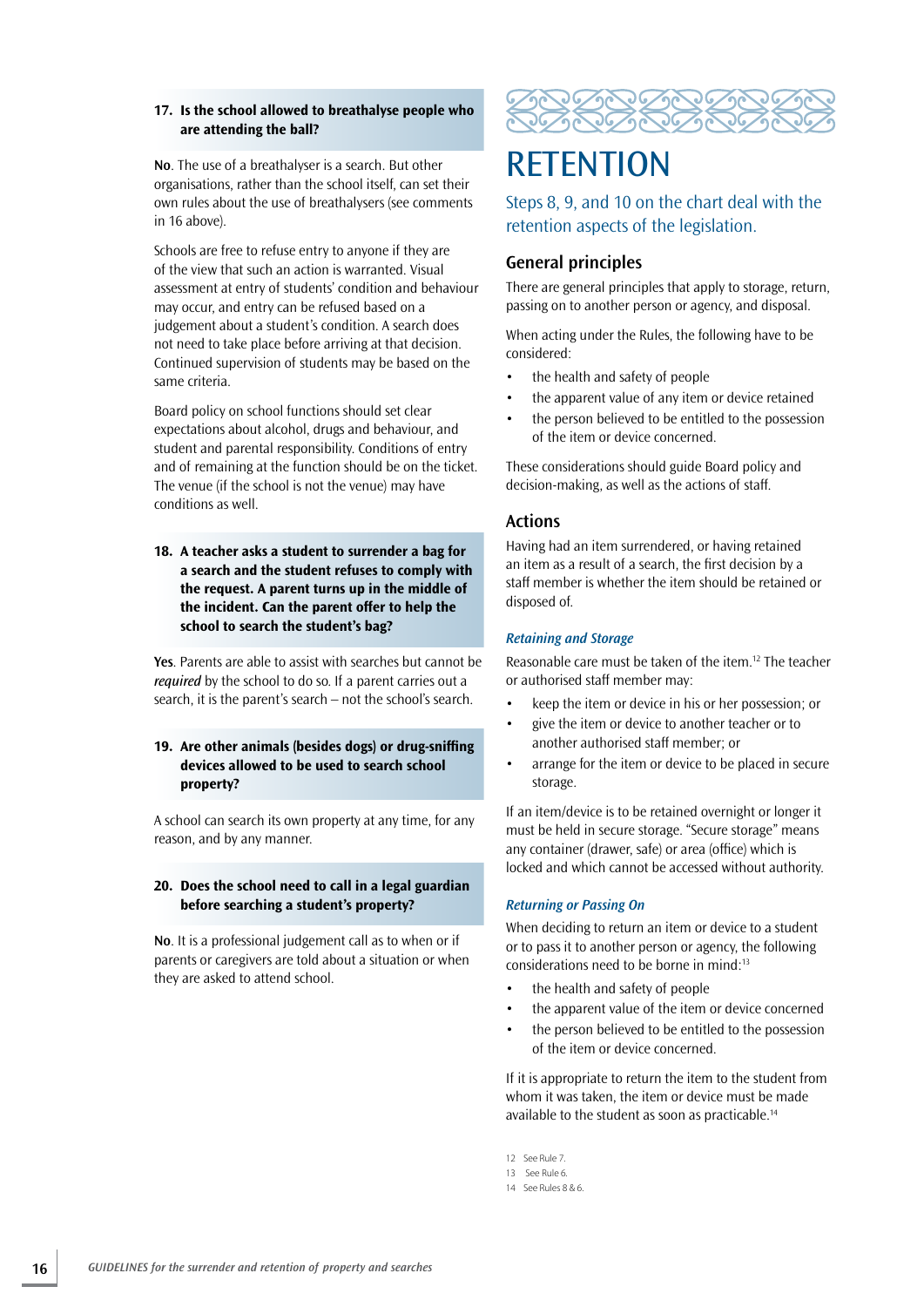In some circumstances, it could be appropriate to pass the item or device to another person (such as a parent or caregiver or the person believed to be entitled to possession of it), or to an agency. Agencies to which items may be passed include the Police, the Department of Internal Affairs (for certain types of pornography, for example), and the New Zealand Customs Service (for certain types of contraband, for example).

In the great majority of cases, retained items/devices would be returned either on the same day or in the short term. Keeping an item, in itself, should not be used as a form of punishment.

 such as: first occasion, item returned to student; second Schools are able to continue with long-standing practices occasion, parents or caregivers asked to pick the item up.

If it is not appropriate to return the item to the student (for example, because of the student's age), the item may be returned to the student's parents or caregivers.

Unless otherwise instructed by the Police, stolen property should be returned to its rightful owner.

#### *Disposal*

An item may be disposed of if a teacher or an authorised staff member considers it appropriate.15

An item that has been retained may not be sold. Other forms of disposal are permissible (for example, unclaimed items may be donated to charity).

Disposal may include destruction, if appropriate. For some items, such as drug paraphernalia, the best course of action is to pass them to the Police (see comments on 'passing to an agency' below).

In some circumstances, it may be possible to dispose of an electronic item (such as a photo or text message) by deleting it.

Note that an electronic device cannot be disposed of.

This is another instance of when a Board may place conditions on an employee's use of powers (for example, staff may be required to consult with the Principal before disposing of an item).

#### **Written records**

There must be a record of every item or device retained under the legislation and retained for two or more school nights.<sup>16</sup> The reference to school nights is to avoid triggering the need for a record when an item is retained on a Friday with the intention of returning it on the Monday.

The record must include the following:

- the date on which the item or device was taken
- the name of the student from whom the item or device was taken
- the name of the teacher or authorised staff member who took the item or device.

The record can include anything else the Board decides. There is no requirement for a register of records to be kept but a Board may decide to keep one if it chooses.

The nature of the record (as distinct from the content) may well depend on the nature or value of the item. For some items, a note attached to the item may suffice. For other items, a more substantial record may be better.

#### **specific questions and scenarios – Retention**

#### **21. if a student's property is retained and stored at the school, can the school charge students for storage of the item and administration?**

**no**. There is no provision in the legislation for a fee.

#### **22. can a school dispose of an item which it considers to be part of drug paraphernalia but parents view it as a valuable item?**

**Yes**. In theory, the judgement call is the school's but a safer and more appropriate course of action would be to pass it to the Police.

#### **23. can a non-authorised member of staff return retained property (for example, the school secretary)?**

**Yes**. The legislation does not require the staff member who retained the item to hold on to it or restrict return to teachers or authorised staff members.

15 See Rules 9 & 6. 16 See Rule 10.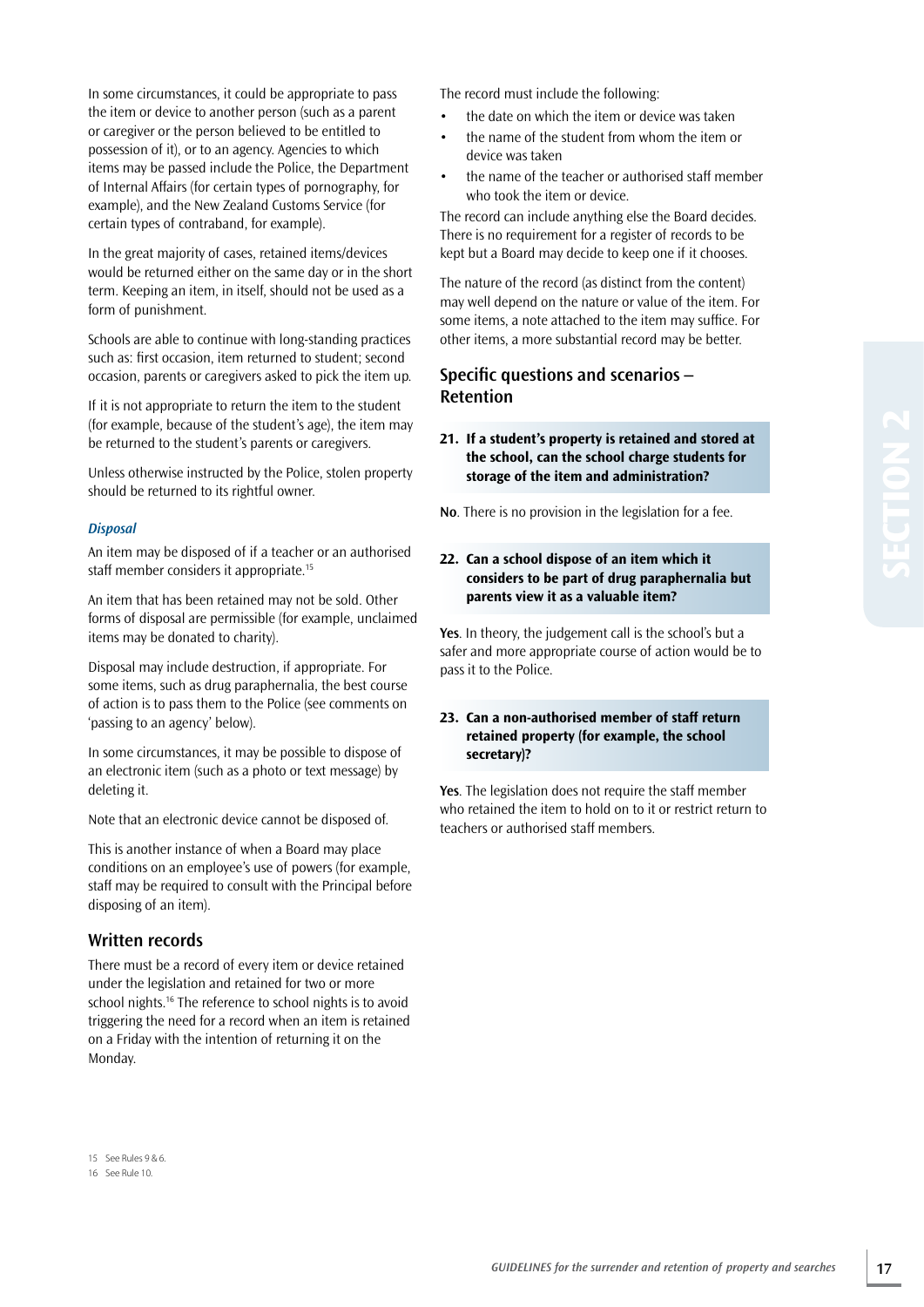# **Section 3**

# **PARTiCulAR issues in MORe deTAil**

A number of things cause more difficulties for schools than others. Some of the more challenging issues are discussed below.



# **Testing for Drugs**

Sections 15 and 17 of the Education Act 1989 allow Boards of Trustees to place reasonable conditions on the return to school by suspended students. These include a requirement to participate in a drug treatment programme that involves testing for drugs.

This has not changed.

It is generally acknowledged that a good drug treatment programme (whether or not participation is a condition of return to school following suspension) can have a very positive effect on a student who has drug-related issues to address.

while random drug testing of just any student is not allowed, students whose suspension has been lifted on condition that they attend a drug programme could continue to be tested for a determined period of time.

Students may be encouraged to participate in a voluntary drug-treatment programme that involves testing of bodily samples, and that programme can take place even when a student continues to attend school.

Outlining genuine choices or options where the student is *free* to make an informed and considered response should be the school's aim. The choice may well be to go on the treatment programme or appear before the Board.

In making a decision, it is advisable to let the student know of the consequences of each pathway, including potential outcomes (for example, some schools use restorative practices). Schools should not, however, insist on a drug treatment programme as an alternative to suspension.

when considering whether a stand-down or suspension is warranted, a Principal should take into account a student's interest in addressing his or her problem, and any willingness to engage with assistance such as mentoring or counselling.



# Stolen items

'Blanket' searches are not allowed under the legislation. This means that where there is a theft, without an identified likely thief, no form of whole-class or whole-school search can take place.

Teachers, in particular, then need to be mindful of other options. If there is reasonable suspicion that a particular student has stolen a harmful item, then the student's bag and outer clothing can be searched.

where the item is not harmful, but nevertheless belongs to another student or the school, a teacher can demand that the item is returned if there is reasonable suspicion that a particular student has it.

This means that when they don't have a 'suspect', teachers may have to rely on asking other students, contacting parents, or even calling the Police. Some teachers will have sufficient confidence or experience for this to work, but where they don't, senior staff may need to assist.

# **if a stolen item is also a "harmful item":**

where there are reasonable grounds to believe that a student has a harmful item (for example, stolen chemicals from the science lab or a craft knife, either stolen from the school or brought to school), the teacher may demand that the student hands over the item. If there is a refusal, then:

- a search of the student's bag or outer clothing can be made or
- the student may be disciplined for the refusal to comply with the requirement, and then, if found to be in possession of the item later, discipined for that as well
- the police may be called if it is appropriate and/or
- parents/caregivers may be called in.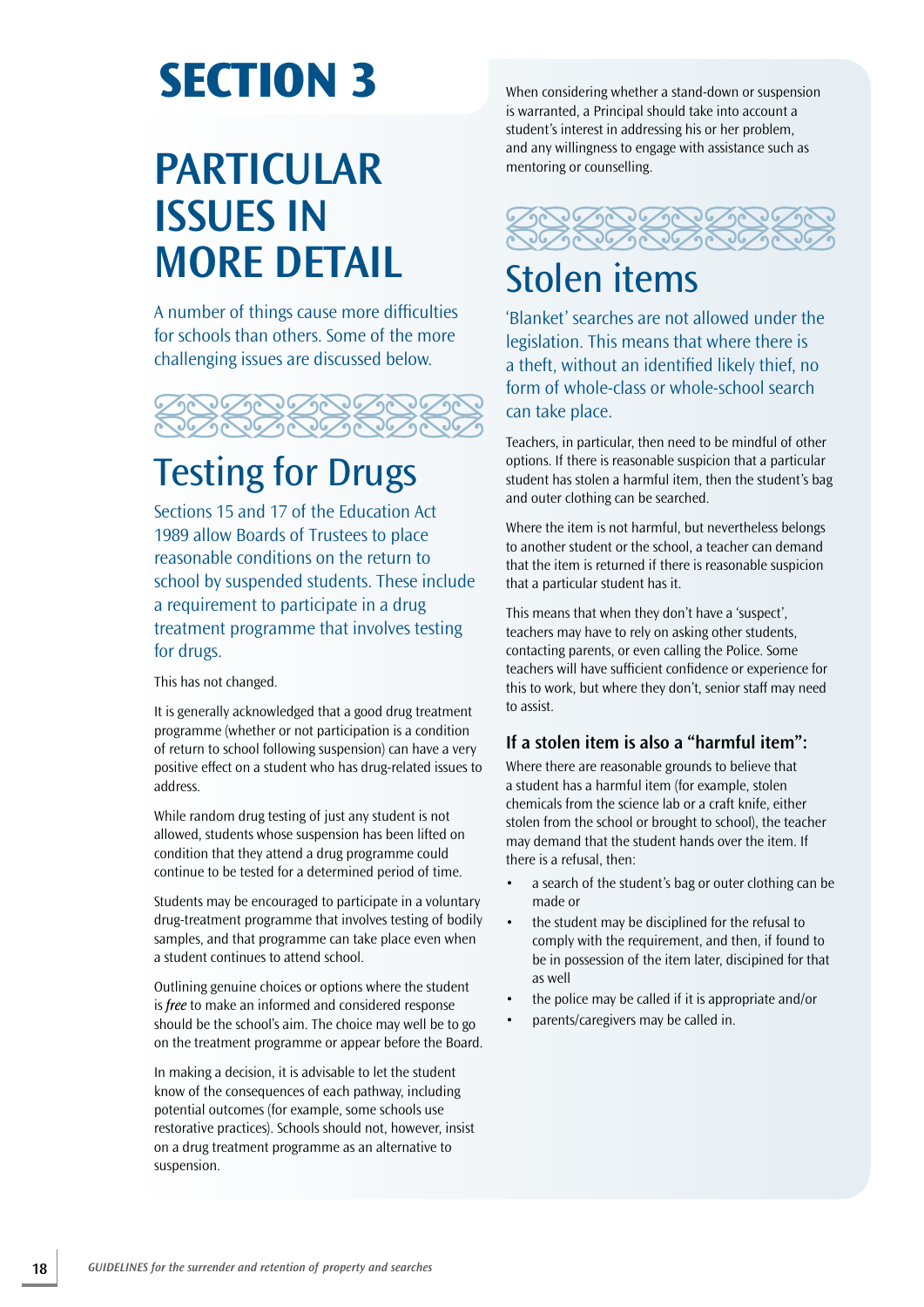# **When would a stolen item be "likely to detrimentally affect the learning environment?"**

The question of which items may be "*likely to detrimentally affect the learning environment*" is a question of context rather than the inherent nature of an item.

In essence, anything that interrupts the ability of a teacher to carry out normal teaching responsibilities can be seen to be detrimental to the learning environment.

Most teachers are likely to be of the view that *any*  instance of theft is likely to detrimentally affect the learning environment.

For example:

- when a student steals something in order to bully, goad or upset another student
- when theft is used as a stunt (for example, stealing the crest off the honours board) or to otherwise undermine the authority of the teacher (for example, stealing from the teacher's desk)
- something that prevents delivery of the curriculum such as theft of a teacher's laptop that contains a powerpoint presentation, or another student's books.



# Residential Schools and Hostels<sup>17</sup>

### How does the legislation apply to the following?

- a residential school
- a hostel owned by the BoT of a non-integrated state school
- a hostel owned by a proprietor.

The legislation applies when a person is in the role of a student and is being supervised by a person in the role of a teacher or authorised staff member. It can apply when students are off-site (for example, on trips, at nearby bus stops which the school supervises or when students play for a school sports team).

The legislation does not apply when a teacher or authorised staff member is performing a different role (for example, when they act as a volunteer at a community event or when they are performing hostel-related work). Staff with dual roles should know who they are working for at any given time as they will have two employers.

The legislation does not apply when a child or young person is attending a place or event in a role other than as a student (for example, when they are at a community youth group or when they are a resident in a hostel).

Boards of Trustees running their own hostels are still subject to the New Zealand Bill of Rights Act 1990 and the Privacy Act 1993, and therefore should exercise due caution.

Boards can seek advice from the New Zealand School Trustees Association.

Proprietors of state-integrated schools can seek advice from the Association of Proprietors of Integrated Schools.

Private parties who run hostels may also wish to seek their own advice.



# Partnership Schools/ **Kura Hourua**

For Partnership Schools/Kura Hourua a reference in the Guidelines to a Board of Trustees can be read as a reference to the Sponsor of the Partnership Schools/Kura Hourua.

In relation to the surrender and retention of property and searches legislation, the following are considered to be "teachers":

- any person in a "teaching position" at the Partnership School/Kura Hourua
- any person to whom the Sponsor has assigned any of the functions of the Principal (for example, the functions related to stand-downs and suspensions and the functions related to professional leadership). Note that these functions may be spread across multiple persons in a Partnership School/Kura Hourua. In a state school there will be a single Principal.

Because a person working at a Partnership School/Kura Hourua as staff may be a contractor, rather than an employee, the Sponsor may authorise such a contractor to exercise any of the powers in section 139AAA or 139AAB.

In all other respects, the legislation related to the surrender and retention of property and searches applies to Partnership Schools/Kura Hourua in the same way as it applies to state schools.

<sup>17</sup> The Ministry of Education intends to review its advice related to hostels. That advice is likely to include reference to searches – and the relationship between, and relevance of, the Bill of Rights Act and the Education Act. Once that occurs, schools with hostels will be notified.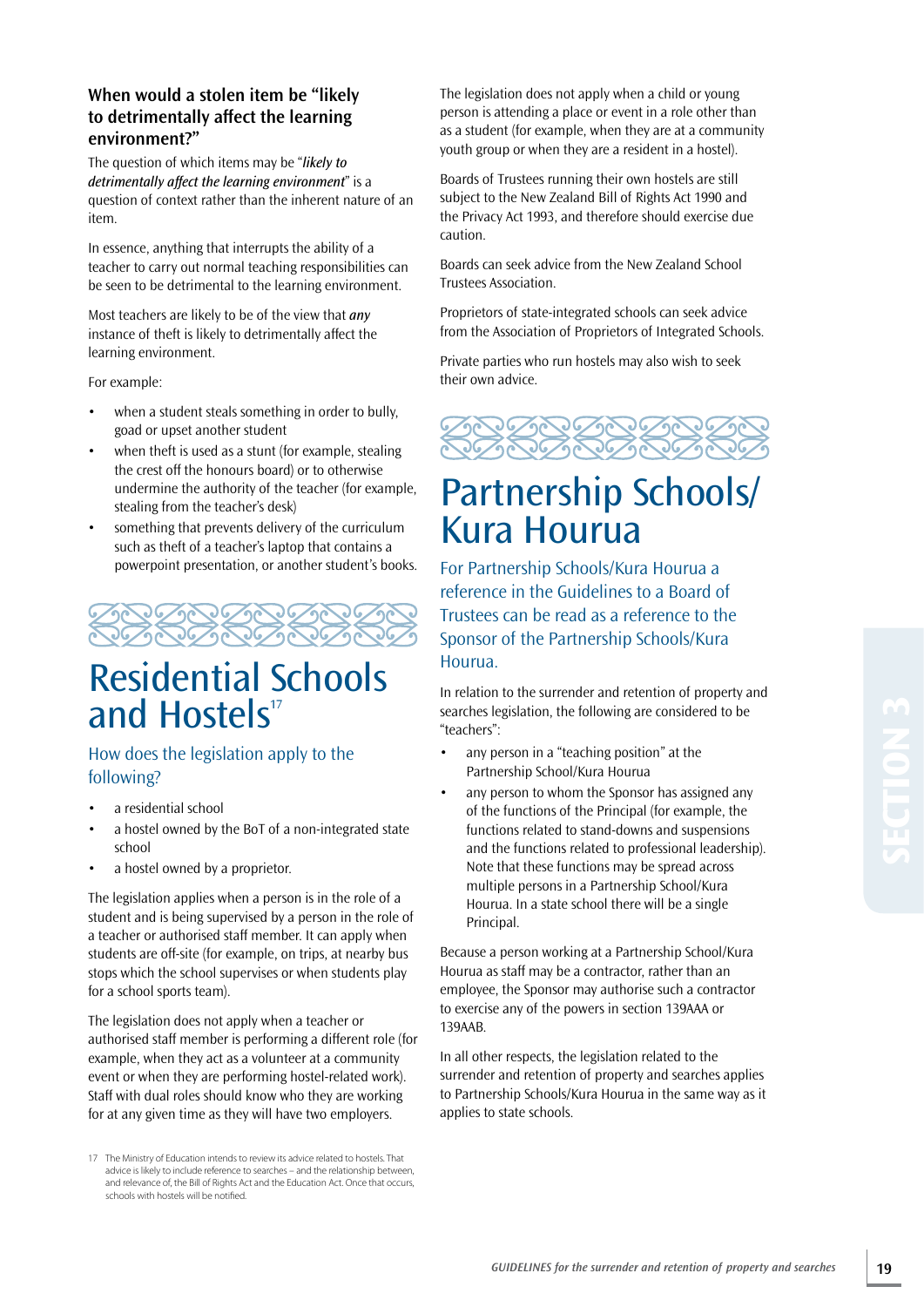

# Emergency action and the Crimes Act 1961

School staff may deal with situations involving varying degrees of potential danger on a day-to-day basis (for example, students being careless with scissors). Most situations can be dealt with by following normal student behaviour management practices such as giving a student instructions and retaining dangerous items. In other instances, situations may be resolved quickly and safely (for example, staff may feel comfortable physically leading a student away from a possible fight).

There may be situations where staff are faced with an incident that cannot be easily resolved, and where they have to defend themselves or others from an aggressor or where they believe that serious injury is likely to occur if immediate action is not taken.

Staff should always consider their own safety and others' safety in situations that cannot be easily resolved.

# **use of force**

Staff should note:

- force should never be used against students except in self-defence, or in the defence of others
- force should not be used against a student solely in order to conduct a search
- staff are not obliged to put their own safety at risk
- any use of force must be reasonable under the circumstances. Any person using force that is excessive in relation to a particular circumstance could face prosecution for assault.

Sections 41 and 48 of the Crimes Act 1961 continue to apply, and are not affected by the legislation dealing with the surrender and retention of property and searches.

Section 41 (Prevention of suicide or certain offences) says that: Every one is justified in using such force as may be reasonably necessary in order to prevent the commission of suicide, or the commission of an offence which would be likely to cause immediate and serious injury to the person or property of anyone, or in order to prevent any act being done which he believes, on reasonable grounds, would, if committed, amount to suicide or to any such offence.

Section 48 (Self-defence and defence of another) says that:Every one is justified in using, in the defence of himself or another, such force as, in the circumstances as he believes them to be, it is reasonable to use.

#### **emergency situations**

whilst every emergency situation is different, staff should consider the following to manage risk to themselves and to others:

- • Avoid any physical contact with any aggressor. If you do have contact with an aggressor, try and move out of the way if this is possible.
- Call for help from other staff as soon as possible.
- Call 111 at the earliest opportunity (if it is safe to do so) or ask others to call 111 if possible.
- • Staff should decide quickly to either secure themselves and any students in a safe place or to move away from the risk.
- If a dangerous item is the cause for concern, isolate the item and if possible move away from it.
- • Be aware that it is risky to attempt to lock an aggressor into an enclosed space.
- In a firm manner tell the aggressor to leave if he/she cannot be avoided. Being assertive is an important self-defence technique
- Be prepared to physically defend yourself if you are assaulted. You are allowed to use force against an aggressor when defending yourself (no more force than is required to defend yourself). Be aware that if something is used as a weapon in self defence, the aggressor could use it against you.
- The school's lockdown procedure could be followed if the circumstances suggest this would avoid danger.

In general, the following should be considered:

- the potential risks of using force
- the consequences of not intervening
- the chances of achieving the desired result by other means.



# Specific scenarios

These scenarios are simplified examples of situations that may arise in a school environment. Care should be taken not to apply them automatically to a specific situation in a school. Every school and every student is different, and staff need to be prepared to make a specific and professional judgement based on actual circumstances.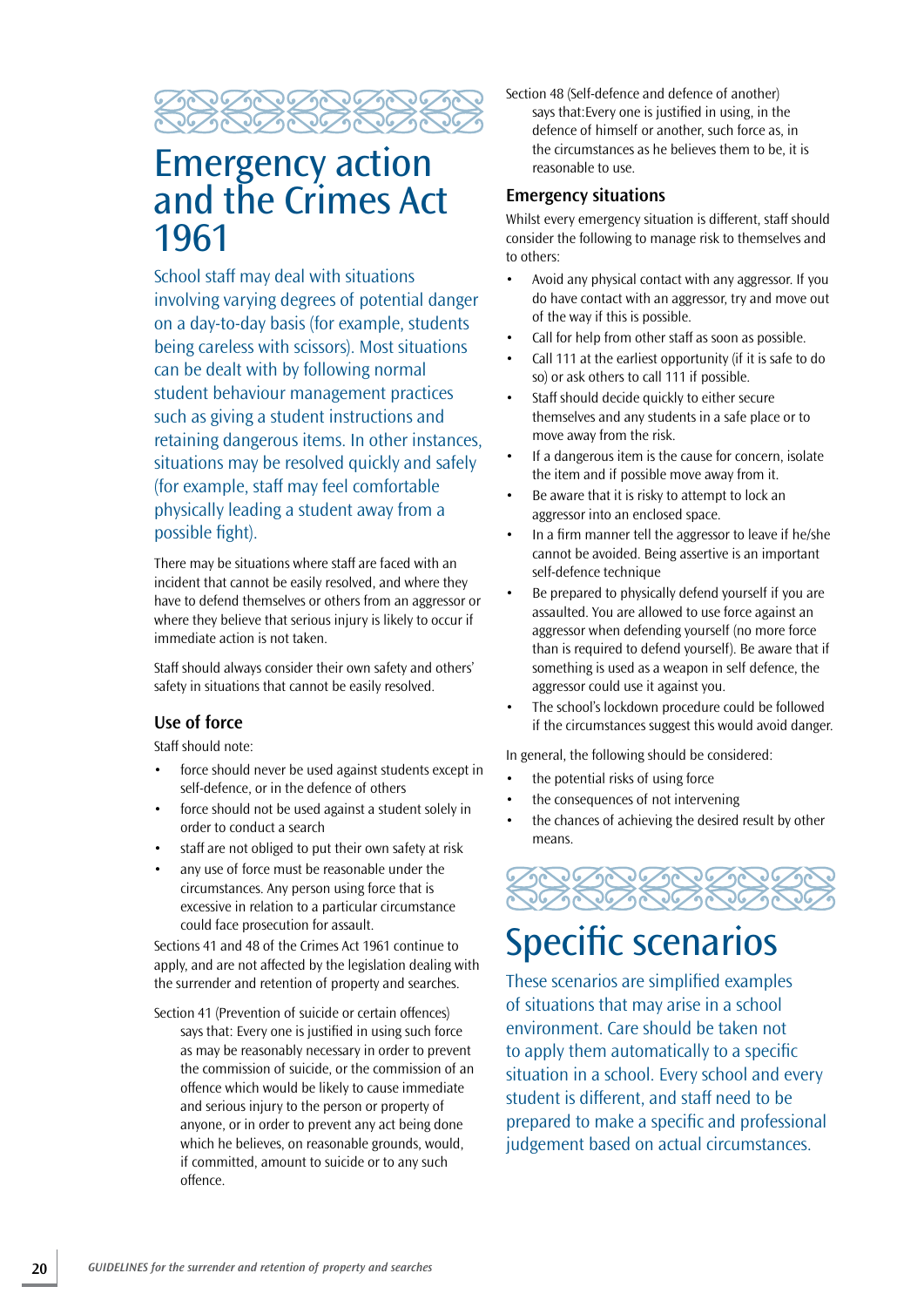whilst these scenarios cannot guide staff on exactly how to handle a real situation in a school, the main aim of the scenarios is to guide staff in thinking through situations and applying the legislation and the guidance given above.

# **Scenario 1 – pornography**

*A group of students has reported to their teacher that a student (Student W) was showing other students a pornographic movie on his tablet during a break. Pornography presents a risk to students and could be illegal. Staff are now considering what to do next.* 

*Staff should first consider the information they have and consider the reports from the other students. Are the students who have reported the issue viewed as credible? Do their individual accounts of the events match? Where were the witnesses in relation to the reported incident?* 

If staff believe the accounts of students are credible, they should put allegations to Student w and consider what Student w has to say. At this point the situation may resolve itself if the student admits wrongdoing and/or opens up the tablet to show staff what it contains.

If staff believe that Student w's tablet does contain pornography, what do they do next?

Staff should consider whether the movie (which is an item) is likely to either endanger the safety of any person or is likely to detrimentally affect the learning environment. If so, then Student w can be required to hand the tablet over and/or can be required to reveal the movie.

If Student w refuses to cooperate, then staff could consider taking action to manage Student w's behaviour. Such action may include considering whether there are good grounds for disciplinary action (note that in a school environment a student does not need to be caught 'redhanded' in an unsafe act before staff can take action in response to a student's behaviour).

Staff should also consider the circumstances in which safety could be endangered. In this case if the tablet is not turned on, other students will be safe irrespective of what it contains.

There is no need to find or view the pornography to ensure the safety of other students.

The other points staff need to consider may include:

- • contacting Student W's parents/caregivers
- • providing guidance and counselling to Student W
- changing the school's rules or practices around students' use of computers or other electronic devices.

Any students who viewed the pornography may need some support or counselling. Parents and caregivers should also be told if their children have been affected by such an incident.

# **Scenario 2 – DrugS**

*A teacher on lunchtime duty caught two students smoking marijuana on the back field. These students claim they bought the marijuana that day from another student (Student G) and claim that Student G has more marijuana hidden in packets in his socks.* 

*Student G is now in the Principal's office. Student G denies possessing or selling marijuana.* 

The Principal should first consider the information at hand, including the reports of the other students. Are the students who have reported the issue viewed as credible? Do their individual accounts match? Were there other witnesses to the alleged drug dealing?

The Principal should then consider what Student G has to say. If the Principal then believes that Student G does have packets of marijuana, and that this is likely to either endanger the safety of any person or detrimentally affect the learning environment, Student G can be required to hand the drugs over.

If Student G refuses, and the Principal forms the view that the drugs pose an immediate threat to the physical or emotional safety of any person, then a search may be initiated. The Principal will need to ensure that another teacher or authorised staff member (of the same sex as Student G) is present. In this case, Student G would be asked to remove his socks.

Alternatively, the suspected presence of illegal items means that the Principal should contact the Police who are trained to respond to such issues. Drug dealing is an issue for the Police to be involved in and the student could be kept under supervision until the Police arrive.

For any refusal, or for the suspected presence of drugs, the Principal would want to take action to manage Student G's behaviour. Taking action may include considering whether there are good grounds for disciplinary action (note that in a school environment a student does not need to be caught 'red-handed' before staff can take action in response to a student's behaviour).

One course of action is for Student G to be suspended by the Board. If that happens, the Board is free to impose conditions on Student G's return to school – and one such condition could be a *requirement* for Student G to participate in a drug treatment programme that may or may not involve testing for drugs.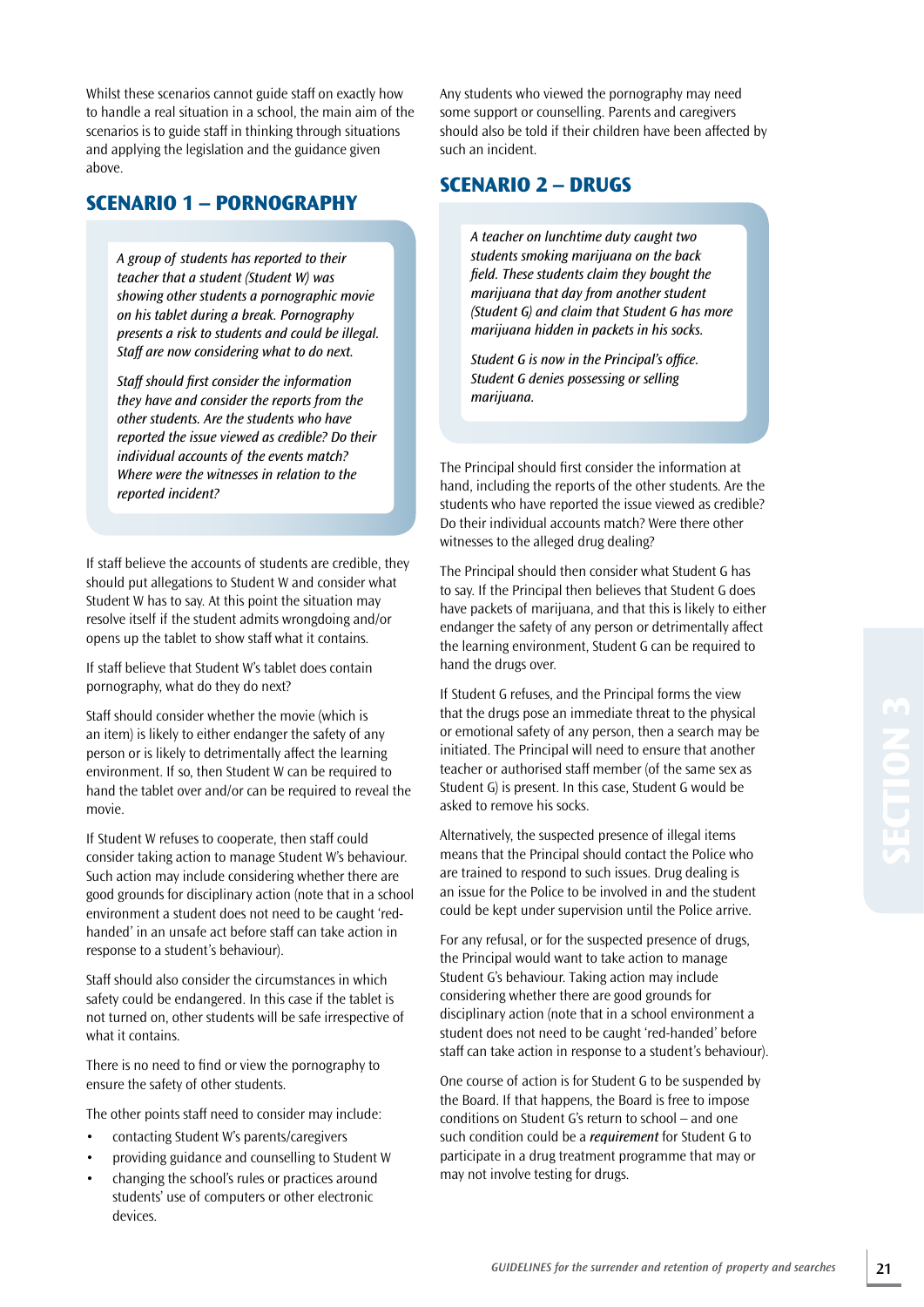The Principal may also want to consider:

- • contacting Student G's parents/caregivers
- • providing guidance and counselling to Student G.

If the circumstances warrant it, Student G could be encouraged to participate in a *voluntary* drug treatment programme (that may or may not involve testing for drugs).

### **Scenario 3 – DangerouS item**

*A teacher on lunchtime duty caught two students playing with lighters and spray cans of flammable deodorant. After questioning these students and other students from the same peer group the teacher has found out that using these items as "flame-throwers" has become a popular way to show off.* 

*Some of the students questioned handed over their lighters and matches voluntarily. Can the teacher consider searching Student N who other students say has a lighter and has been flame-throwing?* 

Staff should first evaluate the information they have received and also consider what the other students have to say. Are the students who have reported the issue viewed as credible? Do their individual accounts of events match up? where were the witnesses in relation to Student N's actions?

Staff should then consider what Student N has to say. At this point the situation may resolve itself, if the student admits wrongdoing and hands over the lighter or matches.

If Student N refuses to hand over the lighter or matches, staff should consider whether there is an immediate threat to physical safety. If so, then a search can be initiated. In this case, the situation is probably not one that warrants Police intervention, yet a student could easily be burnt if the activity continues.

Staff may also wish to consider:

- keeping the student under supervision as an alternative to a search
- contacting Student N's parents/caregivers as an alternative to a search
- taking action to manage Student N's behaviour which may include disciplinary action. Note that in a school environment a student does not need to be caught in an unsafe act ("red-handed") before staff can take action in response to a student's behaviour
- • providing guidance and counselling to Student N.

### **Scenario 4 – WeaponS**

*A teacher on lunchtime duty is approached by a concerned student, who says that Student Z is on his way to "get" a particular student and that she also heard another student shout the word "knife".* 

*The teacher sees Student Z walking across the playground and tells him to stop. Student Z seems upset and angry and keeps walking.* 

*Should the teacher attempt to search Student Z?* 

There are a number of things to take into account before deciding to conduct a search. The teacher should not consider a search of Student Z until the situation has calmed down and she has had time to establish what is happening and the context to which the mention of a knife relates.

what staff know about Student Z will make a great deal of difference as to what they may do next. The student's age, previous behaviour, current behaviour and whether the teacher knows of any previous problems involving Student Z's peer group, are some of the factors that can influence the teacher's assessment of the situation. For example, if Student Z is 7 years old the approach staff will take will almost certainly be quite different from the approach they will take if Student Z is 16 years old.

Staff are best able to assess the situation knowing the student and the best approach to managing it. If they consider there is an immediate risk they should move themselves and other students to a safe place and call the Police immediately.

 possible fight; they may feel comfortable separating Alternatively, this may be a situation that could be dealt with easily and safely by school staff. For example, staff may feel comfortable leading Student Z away from a Student Z from other students and allowing time for Student Z to calm down.

Even if the situation is not considered an emergency (for example, the student has calmed down and staff do not feel threatened even though they suspect the student may possess a knife), the surrender of the knife can be required. This action could then trigger other steps of the legislation, including the possibility of a search if Student Z refuses to hand the knife over.

At any time, staff can decide a course of action that involves the school's usual disciplinary or student behaviour management practices.

Staff should always remember if they do not believe a search can be conducted safely, they should stop any search that has been started, keep the student and/or any relevant belongings under supervision (if practicable) and contact the Police immediately.

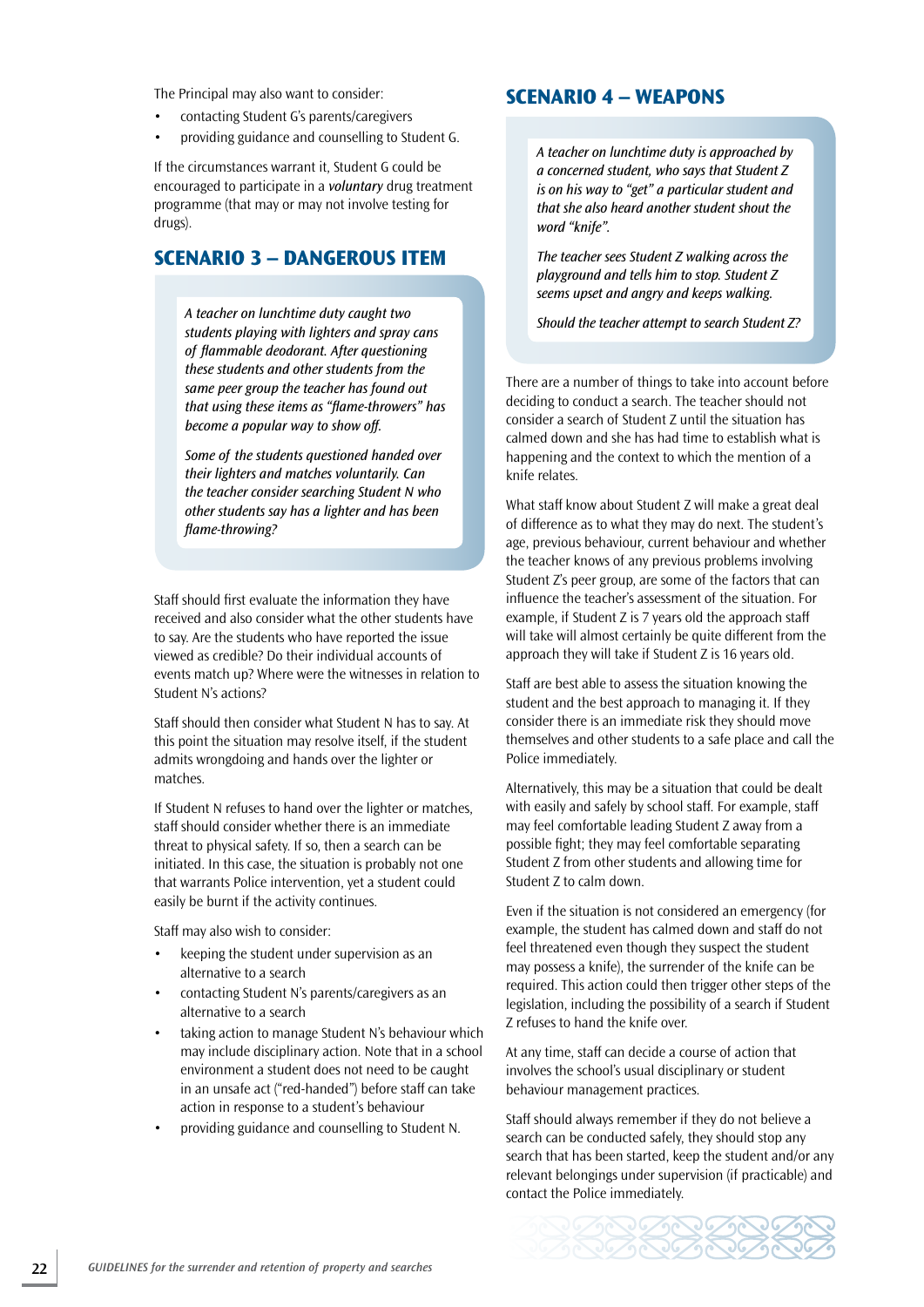# **Section 4**

# **APPendiCes**



# **Appendix One**

# Extracts from the Education Act 1989

# **139AAA surrender and retention of property**

- $(1)$  This section applies if a teacher or an authorised staff member has reasonable grounds to believe that a student has hidden or in clear view on or about the student's person, or in any bag or other container under the student's control, an item that is likely to—
	- (a) endanger the safety of any person; or
	- (b) detrimentally affect the learning environment.
- (2) If this section applies, the teacher or authorised staff member may require the student to produce and surrender the item.
- (3) If the item is stored on a computer or other electronic device, the teacher or authorised staff member may require the student—
	- (a) to reveal the item:
	- (b) to surrender the computer or other electronic device on which the item is stored.
- (4) A teacher or an authorised staff member may do either or both of the following to an item surrendered under this section:
	- (a) retain the item for a reasonable period:
	- (b) dispose of the item (if appropriate).
- (5) A teacher or an authorised staff member may retain a computer or other electronic device surrendered under subsection (3)(b) for a reasonable period.
- $(6)$  If an item or a computer or other electronic device is retained under this section, it must be stored in an appropriate manner.
- (7) At the end of any period of retention, any computer or other electronic device, or any item that is not disposed of under subsection (4)(b), must be—
	- (a) returned to the student; or
	- (b) passed to another person or agency, as appropriate.
- (8) A teacher or an authorised staff member who exercises a power under this section must comply with any rules made under section 139AAH.
	- In this section and sections 139AAB to 139AAI, unless the context otherwise requires, authorised staff member means an employee of a board who is authorised by that board,—
		- under this section; and (a) when used in this section, to exercise powers
		- (b) when used in section 139AAB, to exercise powers under that section

item includes information stored in electronic form

student includes a person under the supervision of a teacher, whether or not the person is enrolled at the school at which the teacher is employed

teacher means a person employed at a State school in a teaching position (within the meaning of section 120).

(10) An authorisation referred to in the definition of authorised staff member in subsection (9) must be in writing and may be subject to conditions.

## **139AAB searches of clothing and bags or other containers**

- $(1)$  This section applies if—
	- harmful item; and (a) a teacher or an authorised staff member has reasonable grounds to believe that a student has on or about the student's person, or in any bag or other container under the student's control, a
	- (b) the teacher or authorised staff member has required the student to produce and surrender the harmful item under section 139AAA and the student has refused to produce and surrender it.
- (2) If this section applies, the teacher or authorised staff member may do any of the following:
	- (a) require the student to remove any outer clothing, except where the student has no other clothing, or only underclothing, under that outer clothing:
	- (b) require the student to remove any head covering, gloves, footwear, or socks:
	- (c) require the student to surrender the bag or other container.
- (3) The teacher or authorised staff member may search any clothing or footwear removed, and any bag or other container surrendered, under subsection (2).
- (4) If, during a search under this section, the teacher or authorised staff member finds a harmful item or an item that is likely to detrimentally affect the learning environment, the item may be seized by the teacher or authorised staff member and section 139AAA(4) to (7) apply with any necessary modifications.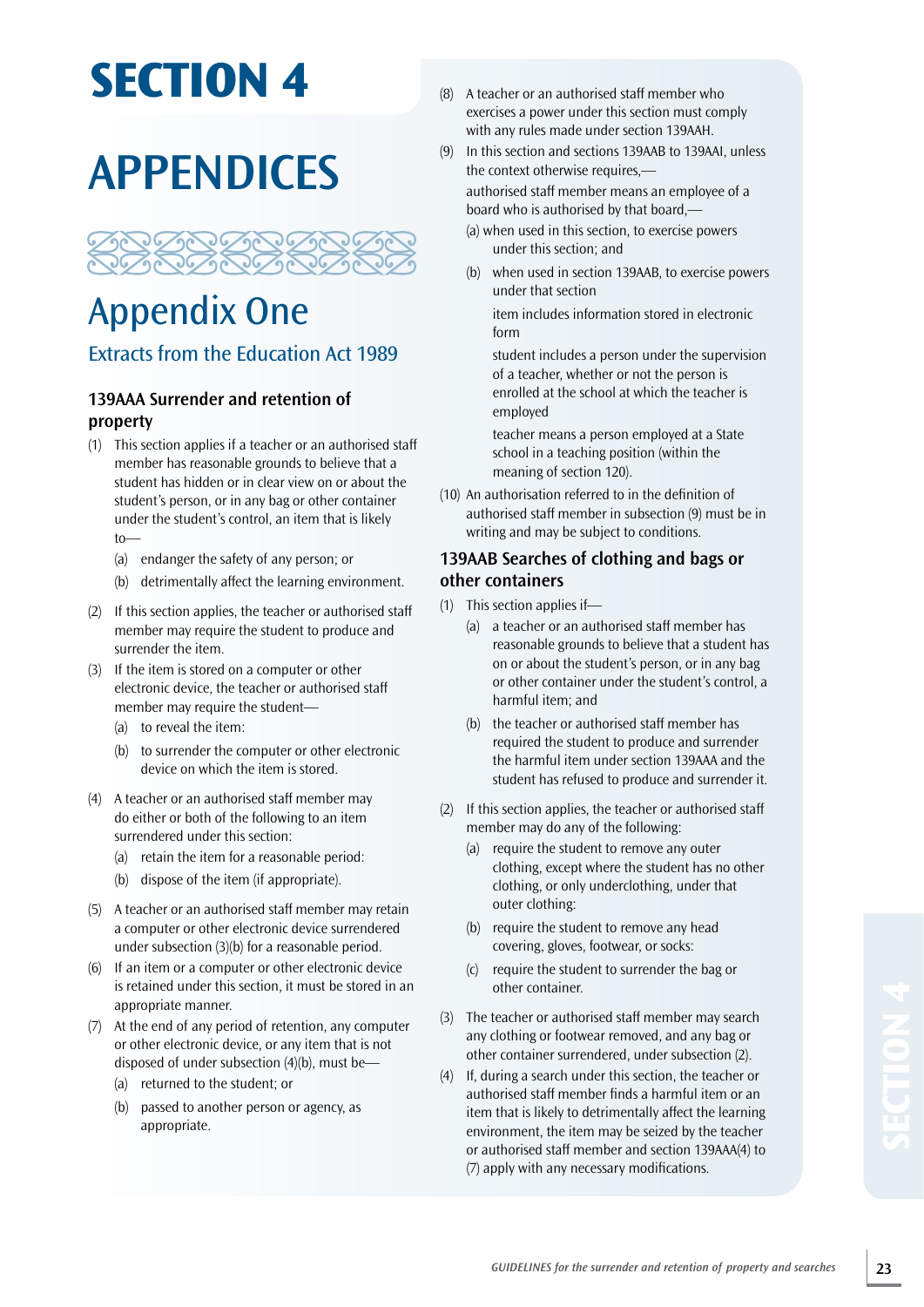- (5) A teacher or an authorised staff member who exercises a power under this section must comply with any rules made under section 139AAH.
- (6) In this section, section 139AAd, and section 139AAF,—

harmful item means an item that a teacher or an authorised staff member has reasonable grounds to believe poses an immediate threat to the physical or emotional safety of any person

outer clothing includes, without limitation, any coat, jacket, jumper, or cardigan

socks does not include tights or stockings.

## **139AAC Restrictions on searches under section 139AAB**

- (1) A teacher or an authorised staff member who carries out a search under section 139AAB must carry out the search with decency and sensitivity and in a manner that affords the student the greatest degree of privacy and dignity consistent with the purpose of the search.
- (2) Unless impracticable, a search under section 139AAB must be carried out—
	- who is of the same sex as the student; and (a) by a teacher or an authorised staff member
	- (b) in the presence of the student and another teacher or authorised staff member who is of the same sex as the student.
- (3) Unless impracticable, a search under section 139AAB must not be carried out in the view of any person other than the person carrying out the search, the student, and another teacher or authorised staff member.
- (4) A teacher or an authorised staff member who carries out a search under section 139AAB must—
- search is completed; and (a) return any clothing or footwear removed and any bag or other container surrendered as soon as the
	- (b) keep a written record of any items seized under section 139AAB(4).

### **139AAd limitations on sections 139AAA and 139AAB**

- (1) Nothing in section 139AAA or 139AAB permits a teacher or staff member—
	- (a) to search any student; or
	- (b) to use physical force against a student; or
	- $(c)$  to require a student to provide a bodily sample (but a teacher or staff member may encourage a student to participate in a voluntary drug treatment programme that involves testing of bodily samples).
- (2) Nothing in section 139AAA or 139AAB permits a

teacher or an authorised staff member to have a dog with him or her for the purpose of exercising a power under that section.

- (3) The powers set out in sections 139AAA and 139AAB may not be exercised in relation to 2 or more students together unless the teacher or authorised staff member has reasonable grounds to believe that each student has an item specified in section 139AAA(1) or a harmful item on or about his or her person, or in any bag or other container under his or her control.
- (4) Nothing in subsection (1) limits or affects sections 15 and 17 of this Act or sections 41, 48, and 59 of the Crimes Act 1961.
- $(5)$  In this section, **rub-down search** means a search in which the person conducting the search—
	- (a) runs or pats his or her hand over the body of the person being searched, whether outside or inside the clothing of the person being searched:
	- (b) inserts his or her hand inside any pocket or pouch in the clothing of the person being searched

**search**, in relation to a student, includes—

- (a) a strip search; and
- (b) a rub-down search

**strip search** means a search where the person conducting the search requires the person being searched to—

- footwear, or socks; or (a) remove any of the latter person's clothing other than outer clothing, head covering, gloves,
- $(b)$  raise, lower, or open all or any part of the latter person's clothing.

### **139AAe Prohibitions on searches by contractors**

- (1) A contractor may not-
	- (a) exercise any power in section 139AAA or 139AAB; or
	- (b) search a student.
- $(2)$  However, a contractor may bring a dog that is trained for the purpose of searching to a school and use the dog for the purpose of searching school property (including lockers, desks, or other receptacles provided to students for storage purposes).
- (3) In this section, contractor has the meaning given by section 78CA(2).

### **139AAF Refusal to reveal, produce, or surrender item**

(1) If a student refuses to reveal, produce, or surrender an item or computer or other electronic device under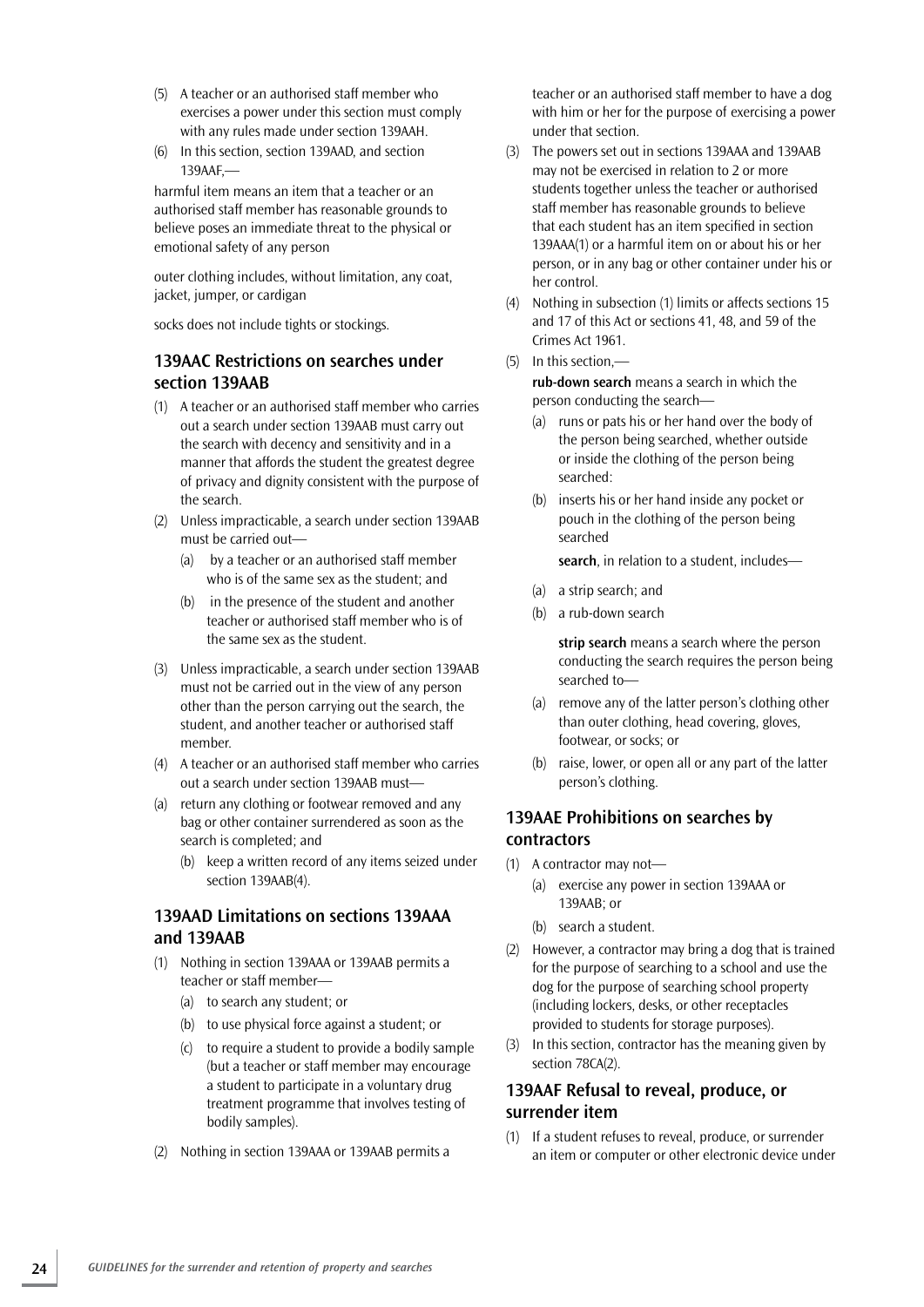section 139AAA(2) or (3), a teacher or an authorised staff member may take any disciplinary steps, or steps to manage the student's behaviour, that the teacher or authorised staff member considers reasonable.

(2) If a student refuses to remove any outer clothing, head covering, gloves, footwear, or socks or to surrender a bag or other container under section 139AAB(2), a teacher or an authorised staff member may take any disciplinary steps, or steps to manage the student's behaviour, that the teacher or authorised staff member considers reasonable.

### **139AAG Power to search storage containers not affected**

Nothing in section 139AAA or 139AAB limits or affects any power to search any locker, desk, or other receptacle provided to students for storage purposes.

139AAH Rules about surrender and retention of property and searches

- (1) The Secretary must make rules (which must be consistent with this Act) regulating the practice and procedure to be followed by boards, principals, teachers, and authorised staff members under sections 139AAA to 139AAF, including, without limitation, rules—
	- (a) providing for the keeping of written records relating to the use of the powers under section 139AAA; and
	- of written records under section 139AAB; and (b) prescribing requirements relating to the keeping
	- functions under sections 139AAA to 139AAI; and (c) prescribing the procedure for authorising staff members to exercise powers or carry out
	- be disposed of under section 139AAA(4)(b); and (d) specifying the circumstances in which items may
	- under section 139AAA(6); and (e) setting out requirements for the storage of items and computers and other electronic devices
	- $(f)$  making provision for the return of items and computers and other electronic devices under section 139AAA(7)(a).
- (2) Rules made under this section are a legislative instrument and a disallowable instrument for the purposes of the Legislation Act 2012 and must be presented to the House of Representatives under section 41 of that Act.

# **139AAi Guidelines about surrender and retention of property and searches**

- (1) The Secretary must issue guidelines for the exercise of powers and carrying out of functions under sections 139AAA to 139AAH.
- (2) Boards, principals, teachers, and authorised staff members must have regard to guidelines issued under subsection (1).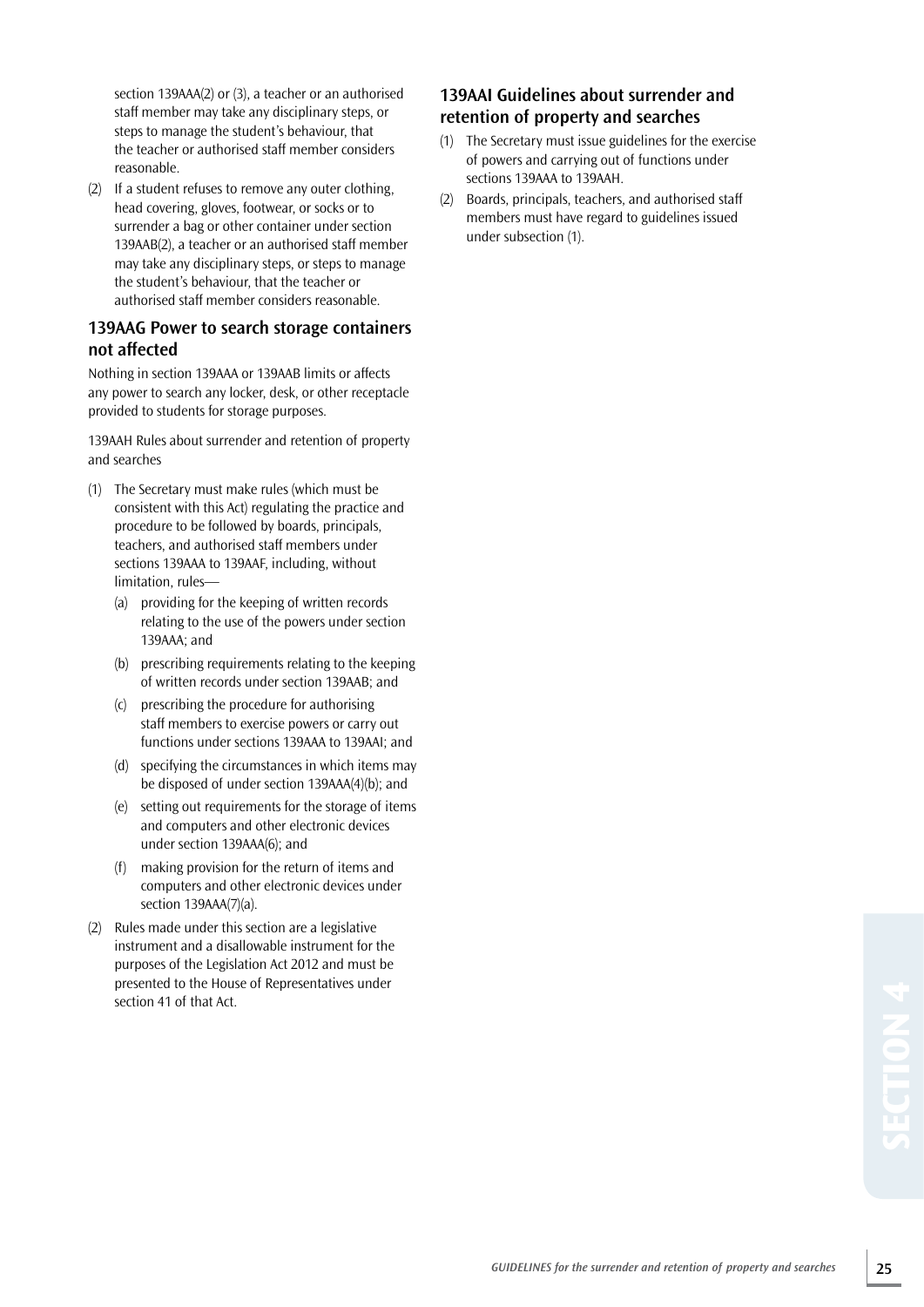

# Appendix Two

2013/469



# Education (Surrender, Retention, and Search) Rules 2013

**Pursuant to section 139AAH of the education Act 1989, the secretary for education makes the following rules.** 

# **CONTENTS**

|    |                                                 | PAGE |
|----|-------------------------------------------------|------|
| 1  | Title                                           | 26   |
| 2  | Commencement                                    | 26   |
| 3  | Interpretation                                  | 26   |
| 4  | Information to be made available                | 26   |
| 5  | Authorisation of staff members who are          |      |
|    | not teachers                                    | 26   |
| 6  | Considerations to be taken into account in      |      |
|    | dealing with items or devices taken under Act   | 27   |
| 7  | Retention and storage of items or devices taken |      |
|    | under Act                                       | 27   |
| 8  | Returning items or devices to students or       |      |
|    | passing them to other persons or agencies       | 27   |
| 9  | Disposal of items                               | 27   |
| 10 | Record of retentions                            | 27   |
| 11 | Record of searches of students' clothing,       |      |
|    | bags, or other containers                       | 27   |

# **RULES**

#### **1 title**

These rules are the Education (Surrender, Retention, and Search) Rules 2013.

#### **2 commencement**

These rules come into force on 1 January 2014.

#### **3 interpretation**

In these rules,—Act means the Education Act 1989 authorised staff member has the same meaning as in section 139AAA(9) of the Act board means—

(a) a board of trustees constituted under Part 9 of the Act

 or a delegate of that board; or

(b) the sponsor of a partnership school kura hourua or a delegate of that sponsor

**device** means a computer or other electronic device that is not, in itself, an item but on which an item is stored

**item** means an item to which section 139AAA(1) of the Act applies or that is a harmful item within the meaning of section 1 39AAB(6) of the Act

**taken under the Act** or **taken**, in relation to any item or device, means any item or device that has been surrendered under section 139AAA(2) or (3) of the Act or seized under section 1 39AAB(4) of the Act

#### **teacher** means—

- the Act); or (a) a person employed at a State school or at a partnership school kura hourua in a teaching position (within the meaning of section 120 of
- (b) a person to whom the sponsor of a partnership school kura hourua has assigned any of the functions of the principal.

#### **4 information to be made available**

Every board must ensure that the following documents are available for inspection at the school:

- section 1 39AA1 of the Act; and (a) any guidelines issued by the Secretary under
- (b) the names and positions of authorised staff members.

#### **5 authorisation of staff members who are not teachers**

- (1) Every authorisation, under section 139AAA of the Act, given by a board to a staff member who is not a teacher must be in writing.
- (2) The authorisation must specify whether the staff member is authorised to exercise the powers—
	- (a) under section 139AAA of the Act; or
	- (b) under section 139AAB of the Act; or
	- (c) under both sections 139AAA and 139AAB of the Act.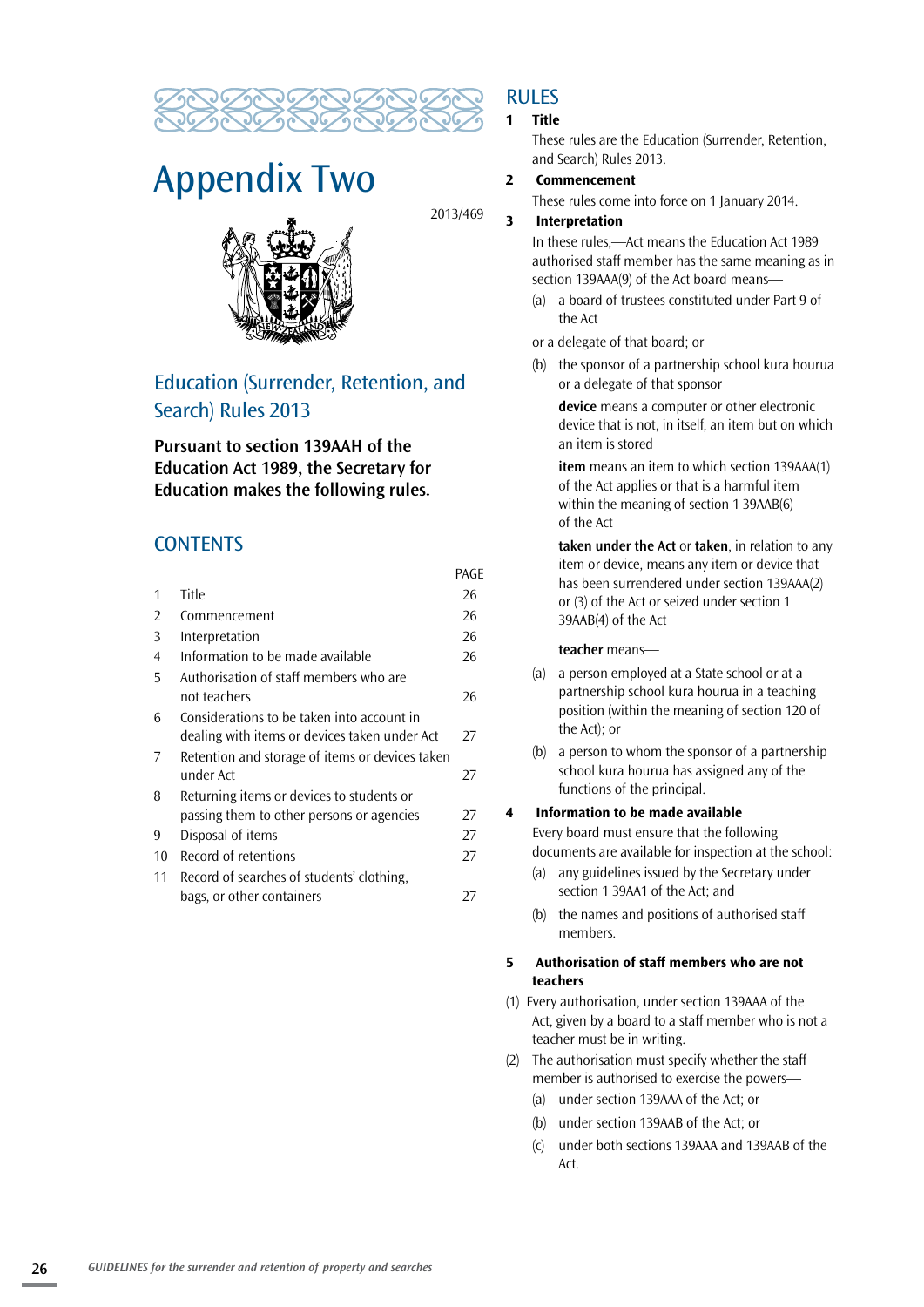- (3) The board must give the staff member a copy of the authorisation.
- (4) As soon as practicable after the staff member receives the authorisation, the staff member must give the board a written acknowledgment of its receipt.
- (5) The board may, by written notice to the staff member, revoke an authorisation at any time.

#### **6 considerations to be taken into account in dealing with**

items or devices taken under Act

- (1) A person must take into account the considerations specified in subclause (2) when the person decides, under the Act or these rules, whether—
	- another person, or passed to another agency; or (a) an item or a device taken under the Act is to be retained, returned to a student, passed to
	- (b) an item taken under the Act is to be disposed of.
- $(2)$  The considerations are—
	- (a) the health and safety of people:
	- (b) the apparent value of the item or device concerned:
	- (c) the person believed to be entitled to the possession of the item or device concerned.

#### **7 retention and storage of items or devices taken under act**

- (1) This rule applies to any item or device that has been taken under the Act and is to be retained.
- (2) Every teacher and every authorised staff member who is in possession of the item or device must take all reasonable care of the item or device while it is in his or her possession or under his or her control.
- (3) The teacher or authorised staff member who takes the item or device may—
	- (a) keep the item or device in his or her possession; or
	- (b) give the item or device to another teacher or to another

 authorised staff member; or

- (c) arrange for the item or device to be placed in secure storage.
- (4) A teacher or other staff member of a school who is in possession of an item or a device that is to be retained overnight or for a longer period must ensure that the item or device is placed in secure storage.

#### **8 returning items or devices to students or passing them to other persons or agencies**

If a teacher, an authorised staff member, or the board deter mines that, in light of the considerations specified in rule 6(2), an item or a device taken under the Act can be appropriately returned to the student from whom it was taken, the item or device must be made available to the student as soon as practicable after that determination.

- (2) A teacher, an authorised staff member, or the board may, if satisfied that it is appropriate to do so in light of the consider- ations specified in rule 6(2), pass the item or device to—
	- possession of the item or device; or (a) another person, such as a parent or caregiver or the person believed to be entitled to the
	- (b) an agency, such as the New Zealand Police or the New Zealand Customs Service.

#### **9** Disposal of items

- (1) An item taken under the Act may be disposed of if a teacher or an authorised staff member considers that it is appropriate to do so in light of the considerations specified in rule 6(2).
- $(2)$  No item taken under the Act may be disposed of by selling the item.

#### **10 Record of retentions**

- (1) Each board must ensure that a record is made and kept of every item or device taken under the Act that is retained—
	- which the school is open for instruction; or (a) for 2 nights, each of which follows a day on
	- (b) for a longer period.
- (2) Every record must contain the particulars that the board prescribes from time to time, which must include the following:
	- (a) the date on which the item or device was taken:
	- (b) the name of the student from whom the item or device was taken:
	- (c) the name of the teacher or authorised staff member who took the item or device.

#### **11 record of searches of students' clothing, bags, or other containers**

- (1) The board of each school must ensure that a record is made and kept of every search that is carried out, under section 139AAB of the Act, of a student's clothing, bags, or other containers.
- (2) Every record must contain the particulars that the board prescribes from time to time, which must include the following:
	- (a) the date on which the search was conducted:
	- (b) the name of the student whose belongings were searched:
	- (c) the name of the teacher or authorised staff member who conducted the search:
	- (d) where applicable, why it was not practicable to comply with the relevant requirements stated in section 139AAC(2) and (3) of the Act in any case where the search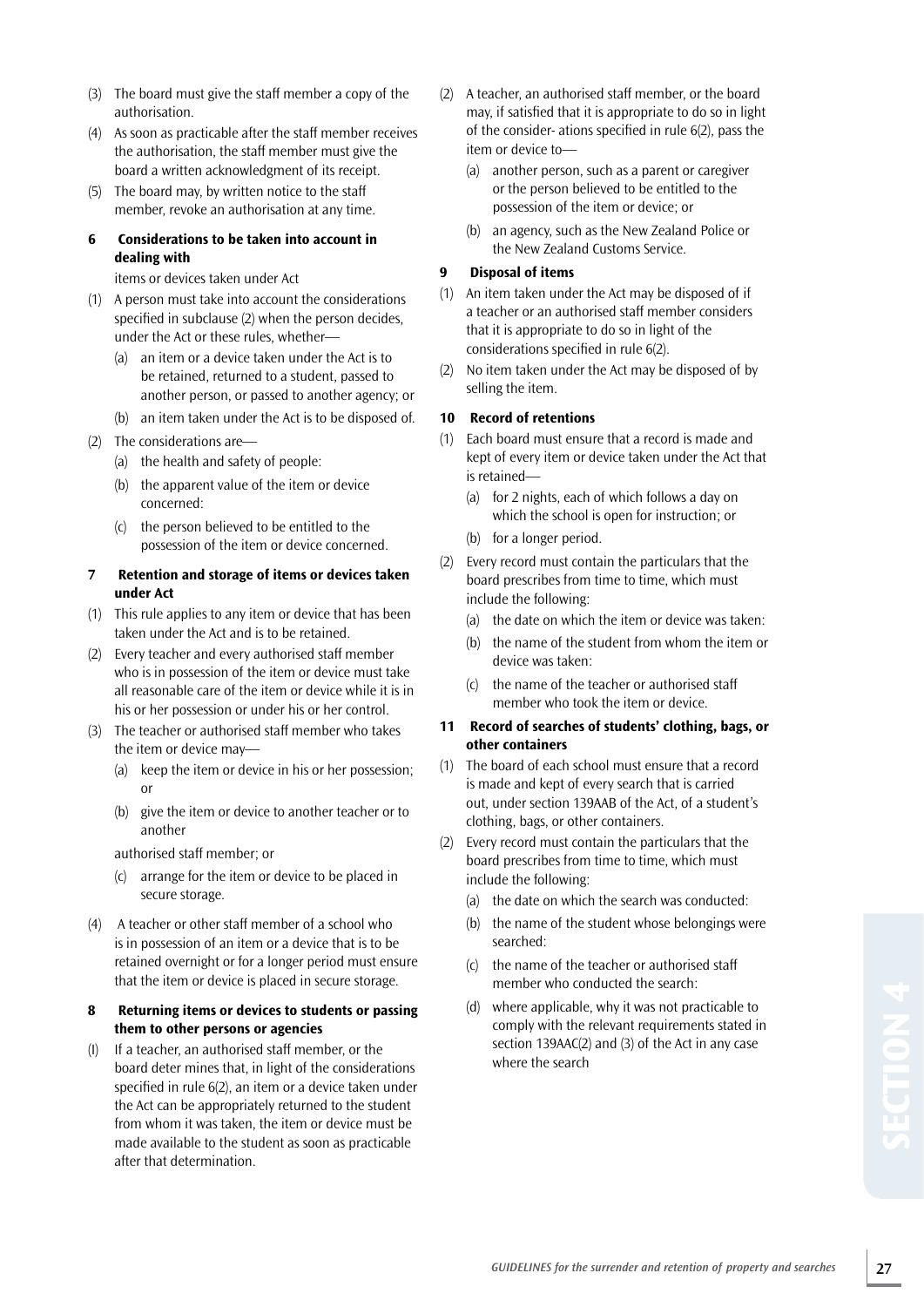- (i) was not carried out by a teacher or an authorised staff member of the same sex as the student:
- (ii) was not carried out in the presence of another teacher or authorised staff member of the same sex as the student:
- (iii) was carried out in the view of any person other than the teacher or authorised staff member carrying out the search, the student, and another teacher or authorised staff member.
- (3) Any record must be kept for a minimum period of 7 years after it is made.

 *Dated at Wellington this 22nd day of November 2013.* 

P S Hughes, Secretary for Education.

#### **explanatory note**

*This note is not part of the rules, but is intended to indicate their general effect.* 

These rules, which come into force on 1 January 2014, are made by the Secretary for Education and set out the practice to be followed by schools in respect of things that are dealt with by schools because they are items that endanger the safety of persons or detrimentally affect the learning environment (**items**) or because they are computers or electronic devices (**devices**) on which items are stored. The rules also require records to be made and kept of searches undertaken to locate items that are believed to pose an immediate threat to the physical or emotional safety of persons. The powers to deal with items and devices and to undertake searches are conferred on schools by sections 139AAA and 139AAB of the Education Act 1989 (the Act), which also come into force on 1 January 2014.

The rules—

- • require boards to keep certain documents for inspection at the school. These are guidelines issued by the Secretary for Education in relation to the retention of items and devices and searches, and also lists of staff members, other than teachers, who are authorised to deal with items and devices or to undertake searches:
- provide for the manner in which staff members who are not teachers may be authorised to deal with items and devices or to undertake searches:
- set out the considerations that must be taken into account by persons deciding how an item or a

device is to be dealt with. These considerations (the **relevant considerations**) are the health and safety of people, the apparent value of the item or device concerned, and the person believed to be entitled to the possession of the item or device:

- require every teacher and every authorised staff member who is in possession of an item or a device that is to be retained to take all reasonable care of the item or device while it is in his or her possession or under his or her control and to place the item or device in secure storage if it is to be retained overnight or for a longer period:
- • require an item or a device to be returned to the student from whom it has been taken as soon as practicable after a teacher, an authorised staff member, or the board determines, in light of the relevant considerations, that the item or device can be appropriately returned to the student:
- provide that, if satisfied that it is appropriate to do so in light of the relevant considerations, a teacher, an authorised staff member, or the board may pass the item or device to another person, such as a parent or caregiver or the person believed to be entitled to the possession of the item or device, or to an agency, such as the New Zealand Police or the New Zealand Customs Service:
- provide that, if satisfied that it is appropriate to do so in light of the relevant considerations, a teacher or an authorised staff member may dispose of an item, but no item may be disposed of by sale:
- require each board to make and keep a record of every item or device taken under the Act that is retained for 2 nights (each of which follows a day on which the school is open for instruction) or for a longer period. The record must contain the particulars that the board prescribes, including those set out in *rule 10(2)*:
- require each board to make and keep a record of every search that is carried out under section 139AAB of the Act. The record must contain the particulars that the board prescribes, including those set out in *rule 11(2)*.

**issued under the authority of the legislation Act 2012. date of notification in Gazette: 28 november 2013. These rules are administered by the Ministry of education.** 

> wellington. New Zealand: Published under the authority of the New Zealand Government – 2013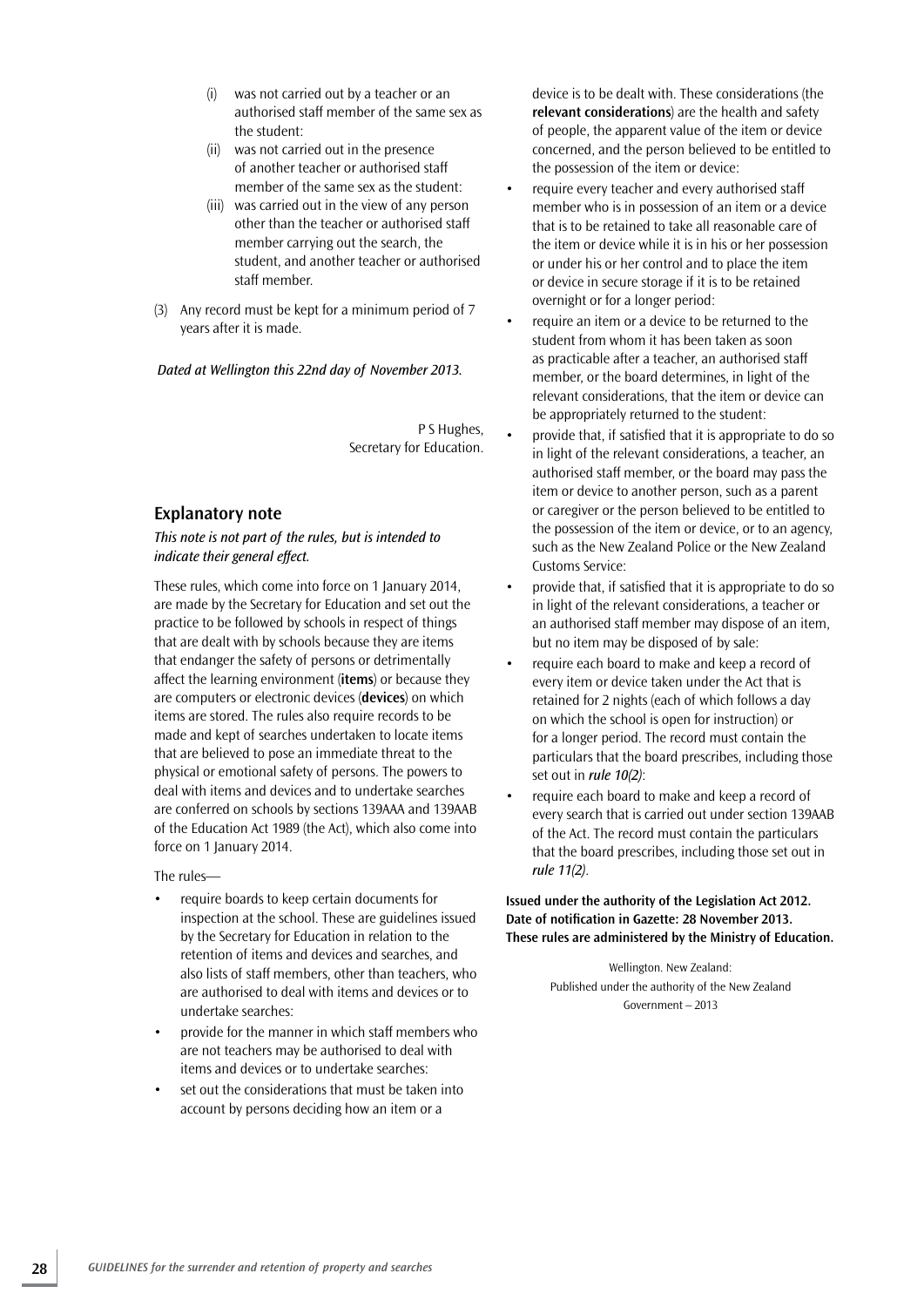

# Appendix Three

# Further information, advice and links to related resources

# **Professional advice**

The NZSTA Helpdesk can be contacted on 0800 782 435 or via helpdesk@nzsta.org.nz for professional advice regarding school policies, practice or rules. Helpdesk staff can also help assess particular situations. The Helpdesk service is funded by the Ministry of Education and may be accessed by trustees and school management regardless of membership of NZSTA.

# **Further legal advice**

Each Board is also able to consult a lawyer for advice. Please contact your Board's liability insurer for advice regarding a suitable firm to contact.

### **Privacy**

The Privacy Commissioner's Office works to develop and promote a culture in which personal information is protected and respected. <http://privacy.org.nz/>

*Privacy in schools: A guide to the Privacy Act for Principals, teachers and Boards of Trustees* [http://privacy.](http://privacy.org.nz/assets/Files/Brochures-and-pamphlets-and-pubs/Privacy-in-Schools-September-2009.pdf) [org.nz/assets/Files/Brochures-and-pamphlets-and-pubs/](http://privacy.org.nz/assets/Files/Brochures-and-pamphlets-and-pubs/Privacy-in-Schools-September-2009.pdf) [Privacy-in-Schools-September-2009.pdf](http://privacy.org.nz/assets/Files/Brochures-and-pamphlets-and-pubs/Privacy-in-Schools-September-2009.pdf) 

*Privacy and CCTV: A guide to the Privacy Act for businesses, agencies and organisations* [http://privacy.](http://privacy.org.nz/privacy-and-cctv-a-guide-to-the-privacy-act-for-businesses-agencies-and-organisations/)  [org.nz/privacy-and-cctv-a-guide-to-the-privacy-act-for](http://privacy.org.nz/privacy-and-cctv-a-guide-to-the-privacy-act-for-businesses-agencies-and-organisations/)[businesses-agencies-and-organisations/](http://privacy.org.nz/privacy-and-cctv-a-guide-to-the-privacy-act-for-businesses-agencies-and-organisations/)

### **Police**

If it is not an emergency, phone your local police station (Refer to the Phonebook or [http://www.police.govt.nz/](http://www.police.govt.nz/district/phonebook.html)  [district/phonebook.html](http://www.police.govt.nz/district/phonebook.html) )

Information regarding the New Zealand Police School Community Services can be found at [https://www.police.](https://www.police.govt.nz/advice/personal-community/school-community-services/about)  [govt.nz/advice/personal-community/school-community](https://www.police.govt.nz/advice/personal-community/school-community-services/about)[services/about](https://www.police.govt.nz/advice/personal-community/school-community-services/about)

# **Ministry of education guidelines**

*Effective Governance – working in partnership*  [http://www.minedu.govt.nz/Boards/EffectiveGovernance.](http://www.minedu.govt.nz/Boards/EffectiveGovernance.aspx)  [aspx](http://www.minedu.govt.nz/Boards/EffectiveGovernance.aspx) 

*Guidelines for Principals and Boards of Trustees on standdowns, suspensions, exclusions and expulsions* [http://](http://www.minedu.govt.nz/NZEducation/EducationPolicies/Schools/StanddownsSuspensionsExclusionsExpulsions.aspx)  [www.minedu.govt.nz/NZEducation/EducationPolicies/](http://www.minedu.govt.nz/NZEducation/EducationPolicies/Schools/StanddownsSuspensionsExclusionsExpulsions.aspx) [Schools/StanddownsSuspensionsExclusionsExpulsions.](http://www.minedu.govt.nz/NZEducation/EducationPolicies/Schools/StanddownsSuspensionsExclusionsExpulsions.aspx)  [aspx](http://www.minedu.govt.nz/NZEducation/EducationPolicies/Schools/StanddownsSuspensionsExclusionsExpulsions.aspx) 

*Improving attendance – managing truancy and the prosecution process* [http://www.minedu.govt.nz/Boards/](http://www.minedu.govt.nz/Boards/SupportForBoards/ImprovingAttendance.aspx)  [SupportForBoards/ImprovingAttendance.aspx](http://www.minedu.govt.nz/Boards/SupportForBoards/ImprovingAttendance.aspx)

# **For further information relating to Health and safety**

*Chapter 6 of the EOTC Guidelines*  <http://eotc.tki.org.nz/EOTC-home/EOTC-Guidelines>

#### *National Administration Guideline 5*

[http://www.minedu.govt.nz/theMinistry/](http://www.minedu.govt.nz/theMinistry/EducationInNewZealand/EducationLegislation/TheNationalAdministrationGuidelinesNAGs.aspx)  [EducationInNewZealand/EducationLegislation/](http://www.minedu.govt.nz/theMinistry/EducationInNewZealand/EducationLegislation/TheNationalAdministrationGuidelinesNAGs.aspx)  [TheNationalAdministrationGuidelinesNAGs.aspx](http://www.minedu.govt.nz/theMinistry/EducationInNewZealand/EducationLegislation/TheNationalAdministrationGuidelinesNAGs.aspx) 

The Department of Labour's Health and Safety Site: <http://www.osh.govt.nz/>

# **The Human Rights Commission**

The primary functions of the Human Rights Commission are to advocate and promote respect for and appreciation of human rights in New Zealand society and to encourage the maintenance and development of harmonious relations between individuals and the diverse groups in New Zealand society.

Core Human Rights Commission publications can be found at <http://www.hrc.co.nz/resources>

# **united nations Convention on the Rights of the Child**

The United Nations Convention on the Rights of the Child (UNCROC) is a comprehensive human rights treaty that enshrines specific children's rights in international law. It was adopted by the UN in 1989 and defines universal principles and standards for the status and treatment of children worldwide. UNCROC was ratified by New Zealand in 1993.

Article 16 of UNCROC states that "no child shall be subjected to arbitrary or unlawful interference with his or her privacy, family, or correspondence, nor to unlawful attacks on his or her honour and reputation."

The Office of the Children's Commissioner and YouthLaw Tino Rangatiratanga Taitamariki have created a guide to UNCROC for young people – [http://www.occ.org.nz/](http://www.occ.org.nz/childrens-rights-and-advice/uncroc/) [childrens-rights-and-advice/uncroc/](http://www.occ.org.nz/childrens-rights-and-advice/uncroc/) 

# **Cyberbullying**

Netsafe: <http://www.cyberbullying.org.nz/>

# **sikh Turban**

Information about the Sikh turban can be found at: [http://en.wikipedia.org/wiki/Sikh\\_turban](http://en.wikipedia.org/wiki/Sikh_turban)

# **islam and clothing**

An article on Islamic clothing can be found at: [http://](http://en.wikipedia.org/wiki/Islam_and_clothing)  [en.wikipedia.org/wiki/Islam\\_and\\_clothing](http://en.wikipedia.org/wiki/Islam_and_clothing) 

# **school Anti-violence Toolkit**

The Post Primary Teachers' Association toolkit can be found at <www.ppta.org.nz>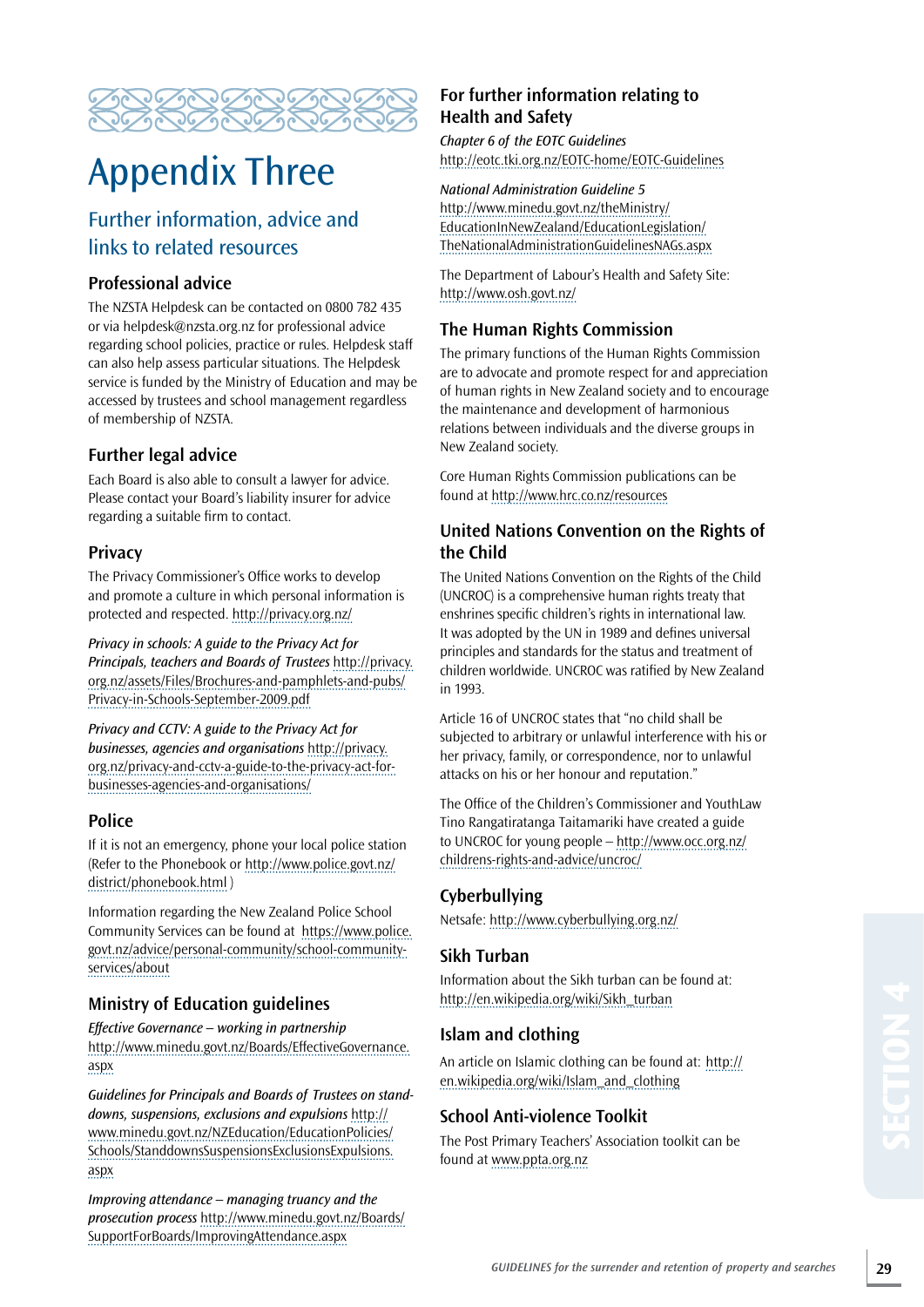

# Appendix Four

# Checklist for Boards of Trustees

| Here is a list of things for Boards to |  |
|----------------------------------------|--|
| implement:                             |  |

| Relevant policies and procedures have been<br>reviewed and are consistent with these Guidelines.                                                                     |
|----------------------------------------------------------------------------------------------------------------------------------------------------------------------|
| Authorised staff (other than teachers) are<br>designated.                                                                                                            |
| Names and positions of authorised staff members<br>are available to school community.                                                                                |
| Procedures are in place to deal with retention<br>and storage of items or devices that have been<br>surrendered.                                                     |
| Terms and conditions for use of school lockers<br>make clear that the school reserves the right to<br>search the lockers and any bag or container stored<br>in them. |
| Requirements for written records are established.                                                                                                                    |
| Teachers and authorised staff members are<br>familiar with these Guidelines.                                                                                         |
| These Guidelines are available for inspection at the                                                                                                                 |

 $\sqrt{2\sqrt{2}}$  $\frac{1}{2} \sum_{i=1}^n \sum_{j=1}^n \sum_{j=1}^n \sum_{j=1}^n \sum_{j=1}^n \sum_{j=1}^n \sum_{j=1}^n \sum_{j=1}^n \sum_{j=1}^n \sum_{j=1}^n \sum_{j=1}^n \sum_{j=1}^n \sum_{j=1}^n \sum_{j=1}^n \sum_{j=1}^n \sum_{j=1}^n \sum_{j=1}^n \sum_{j=1}^n \sum_{j=1}^n \sum_{j=1}^n \sum_{j=1}^n \sum_{j=1}^n \sum_{j=1}^n \sum_{j=1$ 

school.